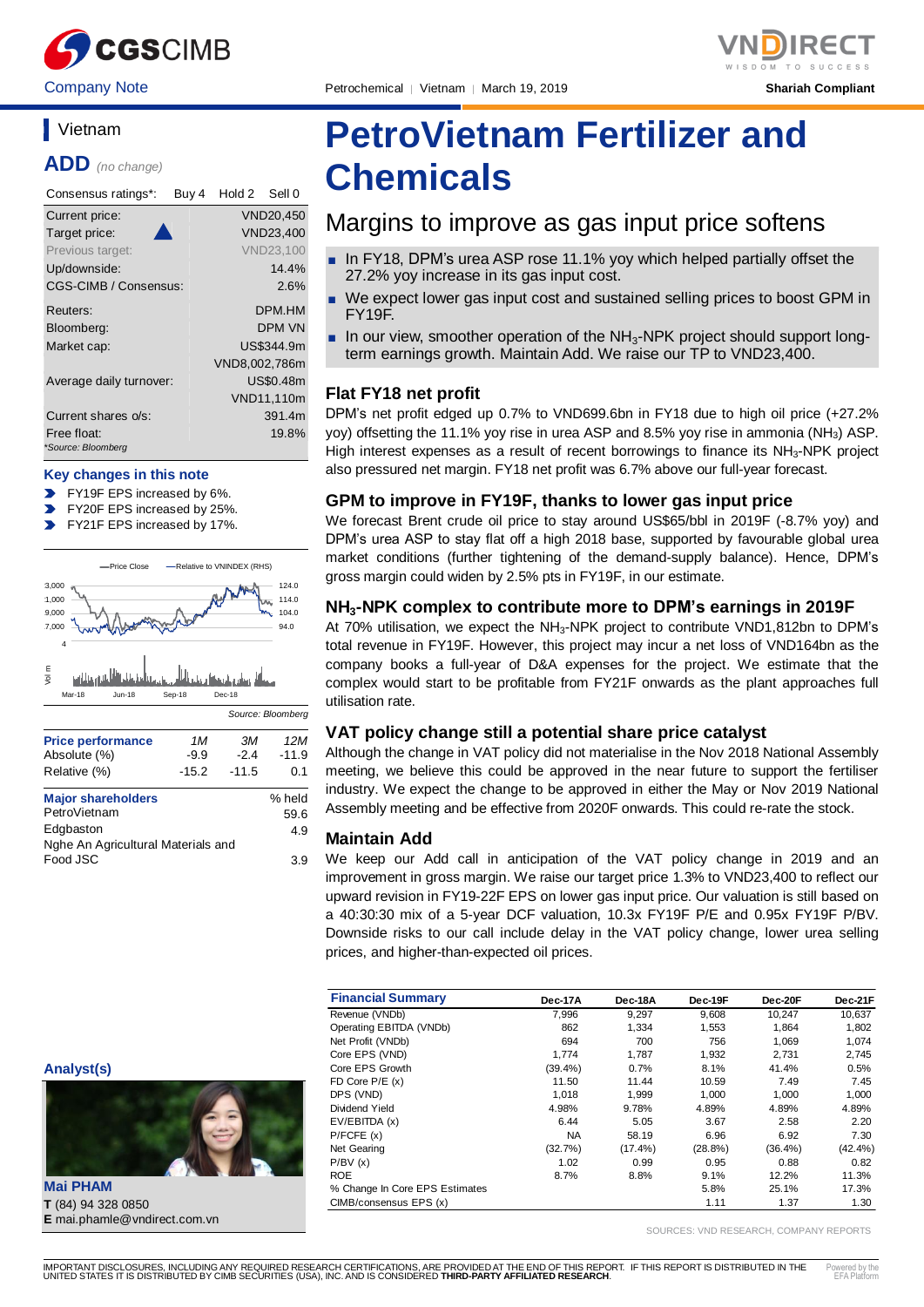



## Margins to improve as gas input price softens

## **Market recovery continued in 2018**

#### **Revised 2016-2017 business results**

In Nov 2018, DPM announced that it is revising its 2016 and 2017 financial statements following the state's audit request, as the company recorded certain maintenance expenses (VND111bn in FY17) as one-time expenses instead of booking into PP&E. Management said that after the revisions, FY16 net profit could increase VND2bn (0.2%) and FY17 net profit could increase VND187bn (26.4%).

However, as the new 2017 P&L statement has not been released, we use the old 2017 numbers for comparison in the following sections of the report. We will update accordingly when the revised numbers are out. Note that DPM's 2018 results already reflect the adjustments made to its production costs, PP&E and depreciation.

#### **Flat net profit despite impressive revenue increase**

DPM posted its highest revenue growth in five years in FY18, on the back of a significant recovery in product ASPs (urea ASP: 11.1% yoy, NH<sub>3</sub> ASP: 8.5% yoy, UFC85 ASP: 28.5% yoy. UFC85 is a chemical used in urea production). These increases more than offset the flat urea selling volume. This led to a 16.3% yoy rise in DPM's FY18 net revenue which beat our forecast by 3.6%.

However, FY18 net profit only edged up 0.7% yoy, driven by lower gross margin (due to the 27.2% yoy rise in gas input cost) and a spike in interest expense.

| <b>Figure 1: Results comparison</b>      |                 |       |                             |             |                       |          |                 |                                                                                                                                                                                                                                                                                                     |
|------------------------------------------|-----------------|-------|-----------------------------|-------------|-----------------------|----------|-----------------|-----------------------------------------------------------------------------------------------------------------------------------------------------------------------------------------------------------------------------------------------------------------------------------------------------|
|                                          |                 |       |                             |             |                       |          | <b>vs. FY18</b> |                                                                                                                                                                                                                                                                                                     |
| FYE Dec (VND bn)                         | 4Q18            | 4Q17  | $%$ yoy                     | <b>FY18</b> | <b>FY17</b>           | $%$ yoy  |                 | forecast Comments                                                                                                                                                                                                                                                                                   |
| Brent crude oil<br>(average, US\$/bbl)   |                 |       |                             | 71          | 54                    | 31.5%    | 97.7%           |                                                                                                                                                                                                                                                                                                     |
| Gas input price (est.,<br>US\$/mmbtu)    |                 |       |                             | 5.8         | 4.6                   | 27.2%    | 99.6%           | DPM's gas input price is linked to Marine Fuel Oil (MFO) price in Singapore by<br>the formula 46% MFO + transportation tariff (0.98 US\$/mmbtu in 2018). MFO<br>price surged approx. 32% in 2018 (similar to Brent crude price growth), leading<br>to subsequent increase in DPM's gas input price. |
| Urea ASP (VND/kg)                        |                 |       |                             | 7,042       | 6,339                 | 11.1%    | 105.5%          | Urea prices surged towards the end of 2018, in line with global price<br>movements.                                                                                                                                                                                                                 |
| Urea selling volume<br>(thousand tonnes) |                 |       |                             | 803         | 794                   | 1.1%     | 97.9%           |                                                                                                                                                                                                                                                                                                     |
| Net revenue                              | 2,321.5 1,532.4 |       |                             |             | 51.5% 9,297.1 7,995.8 | 16.3%    |                 | 103.6% ASPs of urea, NH3 and UFC85 outgrew our forecast, hence leading to better-<br>than-expected revenue.                                                                                                                                                                                         |
| Gross profit*                            | 479.7           | 434.2 |                             |             | 10.5% 1,899.5 2,111.4 | $-10.0%$ | 105.2%          |                                                                                                                                                                                                                                                                                                     |
| Gross profit margin                      | 20.7%           |       | 28.3% -7.6% pts 20.4% 26.4% |             |                       |          |                 | GPM declined sharply mainly due to the gas input price hike and the<br>-6.0% pts +0.3% pts contribution of the self-produced NPK product line (which yielded lower margins<br>than the traditional product urea) starting from Aug 2018.                                                            |
| Selling expenses                         | 180.0           | 206.4 | $-12.8%$                    | 612.3       | 802.5                 | $-23.7%$ |                 | 105.2% SG&A fell both absolutely and as % of net revenue as a result of DPM's                                                                                                                                                                                                                       |
| G&A expenses                             | 111.8           | 185.1 | $-39.6%$                    | 485.7       | 638.7                 | $-24.0%$ |                 | 96.0% continuing efforts to cut expenses.                                                                                                                                                                                                                                                           |
| <b>Operating profit</b>                  | 187.9           | 42.7  | 339.9%                      | 801.4       | 670.2                 | 19.6%    | 111.8%          |                                                                                                                                                                                                                                                                                                     |
| Financial income                         | 49.3            | 65.5  | $-24.8%$                    | 123.7       | 164.6                 | $-24.9%$ |                 | 93 6% Interest expense shot up from VND186m in 2017 to VND63bn in 2018, while                                                                                                                                                                                                                       |
| <b>Financial expenses</b>                | 32.6            |       | 0.7 4264.7%                 | 73.8        | 1.4                   | 5250.4%  |                 | financial income declined 24.9% yoy, due to lower cash balance and higher<br>120.8% long-term debt to finance the NH3-NPK project.                                                                                                                                                                  |
| Pre-tax profit*                          | 214.9           | 119.7 | 79.6%                       | 870.6       | 852.9                 | 2.1%     | 108.1%          |                                                                                                                                                                                                                                                                                                     |
| Net profit*                              | 148.8           | 102.8 | 44.8%                       | 699.6       | 694.5                 | 0.7%     |                 | 106.7% Higher effective tax rate mostly due to higher deferred tax expense than<br>expected.                                                                                                                                                                                                        |
|                                          |                 |       |                             |             |                       |          |                 | *Reallocation of 2017 expenses could boost 2017 results and lead to lower 2018 gross profit and earnings growth.<br>SOURCES: VND RESEARCH, COMPANY REPORTS                                                                                                                                          |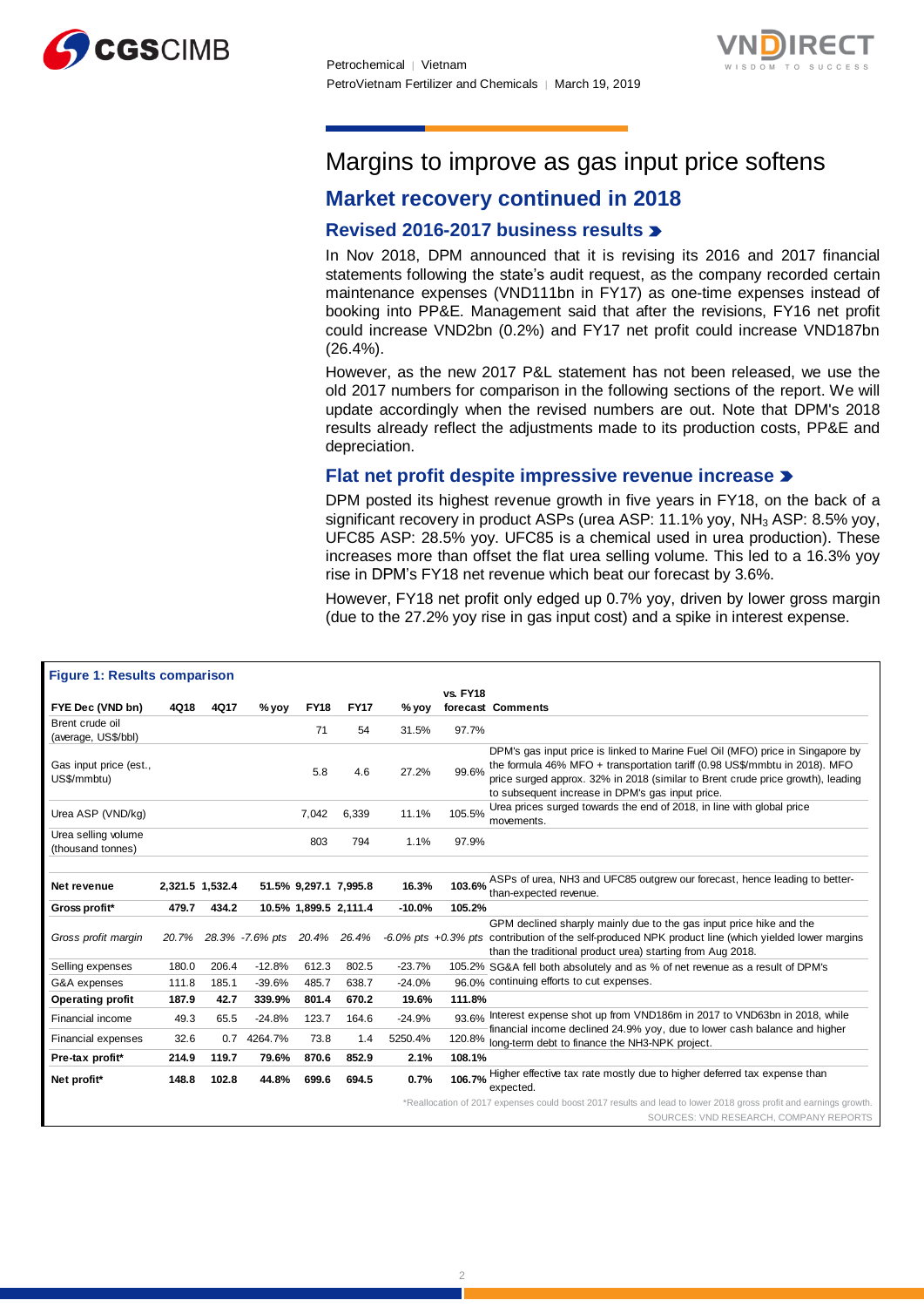



## **GPM may improve in FY19F, thanks to lower gas input price**

#### **We expect 2019F oil price to moderate from 2018's level, boosting urea margin**

Global oil prices have corrected steeply in 4Q18, owing to concerns over swelling supply and lower demand, especially in China. However, as Russia and the Organisation of the Petroleum Exporting Countries (OPEC) have agreed to cut oil output, we believe the global oil market will remain balanced in 2019F.

We expect crude oil prices to be in the US\$60-US\$70/bbl range in FY19-22F, i.e. lower than the 2017 average price of US\$71/bbl. Assuming 2019F Brent crude price at US\$65/bbl (-8.7% yoy), we forecast a 6.9% decrease in DPM's average gas unit cost in FY19F. This could help boost its urea GPM by 1.9% pts, and overall GPM by 2.5% pts, with urea accounting for over 70% of DPM's total gross profit in FY19-22F.



#### **Domestic urea prices supported by favourable global prices**

According to large fertiliser producers of the world such as CF Industries (CF US, Not Rated), Yara (YAR NO, Not Rated) and OCI NV (OCI NA, Not Rated), the global urea market in 2019F will remain supported by the following factors: 1) the continuation of the strict environmental regulations in China which could limit Chinese urea exports, 2) the global urea demand-supply balance would be tightened further as global urea capacity additions are expected to be slower than demand growth of 2-3% p.a. This could support global and domestic urea price levels.

However, since DPM's urea ASP climbed in 2018, we cut our assumption for FY19F urea price growth to nil, and maintain our ASP growth assumption of 2.1% p.a. for FY20-23F.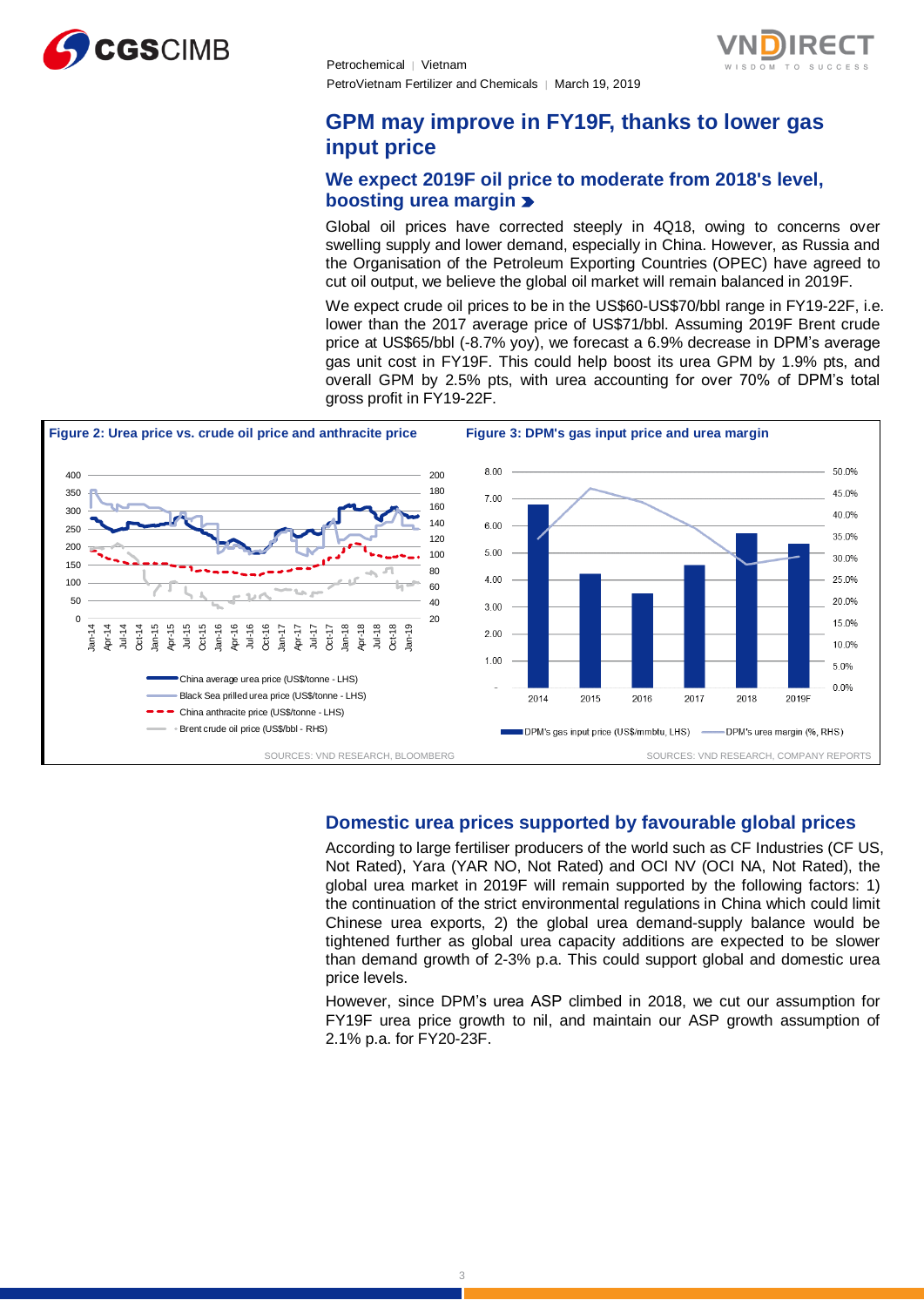





#### **NPK production ramp-up could lift revenue, and later, profitability**

DPM's nitrogen (N), phosphorus (P) and potassium (K) NPK plant commenced operation in Aug 2018, much later than the planned 1Q18, hence its lower-thanexpected contribution to FY18 earnings. We maintain our assumptions on the utilisation rate of the NH<sub>3</sub>-NPK plants and sales volumes of the products in FY19-22F (see Figure 5), as 2018 NPK sales volume reached over 140,000 tonnes. We expect DPM to replace all imported NPK with in-house products starting from FY19F.

We expect the NH<sub>3</sub>-NPK project to contribute VND1,812bn to DPM's net revenue in 2019F (19% contribution vs. 5% in 2018), yet incur a net loss of VND164bn as the company books the full-year D&A expenses for the project. We estimate that the complex would start to contribute to profit from 2021F onwards as the plants approach full utilisation.

Our new projections for the  $NH<sub>3</sub>$ -NPK project are as in Figure 5.

|                                 | 2019F | 2020F                                                | 2021F | 2022F                                             | 2023F |
|---------------------------------|-------|------------------------------------------------------|-------|---------------------------------------------------|-------|
| Utilisation rate (%)            |       |                                                      |       |                                                   |       |
| <b>NPK</b>                      | 70%   | 80%                                                  | 90%   | 100%                                              | 100%  |
| NH <sub>3</sub>                 | 70%   | 100%                                                 | 100%  | 100%                                              | 100%  |
| Volumes ('000 tonnes)           |       |                                                      |       |                                                   |       |
| <b>NPK</b>                      | 175   | 200                                                  | 225   | 250                                               | 250   |
| $NH3*$                          | 63    | 90                                                   | 90    | 90                                                | 90    |
| Internal use for NPK production | 28    | 32                                                   | 36    | 40                                                | 40    |
| <b>External sales</b>           | 35    | 58                                                   | 54    | 50                                                | 50    |
| ASP (USD/tonne)                 |       |                                                      |       |                                                   |       |
| <b>NPK</b>                      | 390   | 397                                                  | 405   | 413                                               | 422   |
| NH <sub>3</sub>                 | 333   | 339                                                  | 346   | 353                                               | 360   |
| Financial projections (VNDbn)   |       |                                                      |       |                                                   |       |
| Revenue                         | 1.812 | 2,251                                                | 2.494 | 2.747                                             | 2,802 |
| Gross profit                    | 228   | 373                                                  | 429   | 488                                               | 503   |
| D&A                             | (508) | (508)                                                | (508) | (508)                                             | (508) |
| <b>EBIT</b>                     | (95)  | 27                                                   | 71    | 117                                               | 130   |
| Pretax profit                   | (164) | (28)                                                 | 26    | 81                                                | 103   |
| Income tax                      |       | ٠                                                    | (3)   | (8)                                               | (10)  |
| Net profit**                    | (164) | (28)                                                 | 23    | 73                                                | 93    |
|                                 |       | *Volumes including the amount used for producing NPK |       |                                                   |       |
|                                 |       |                                                      |       | ** Assuming SG&A equal to 5% of estimated revenue |       |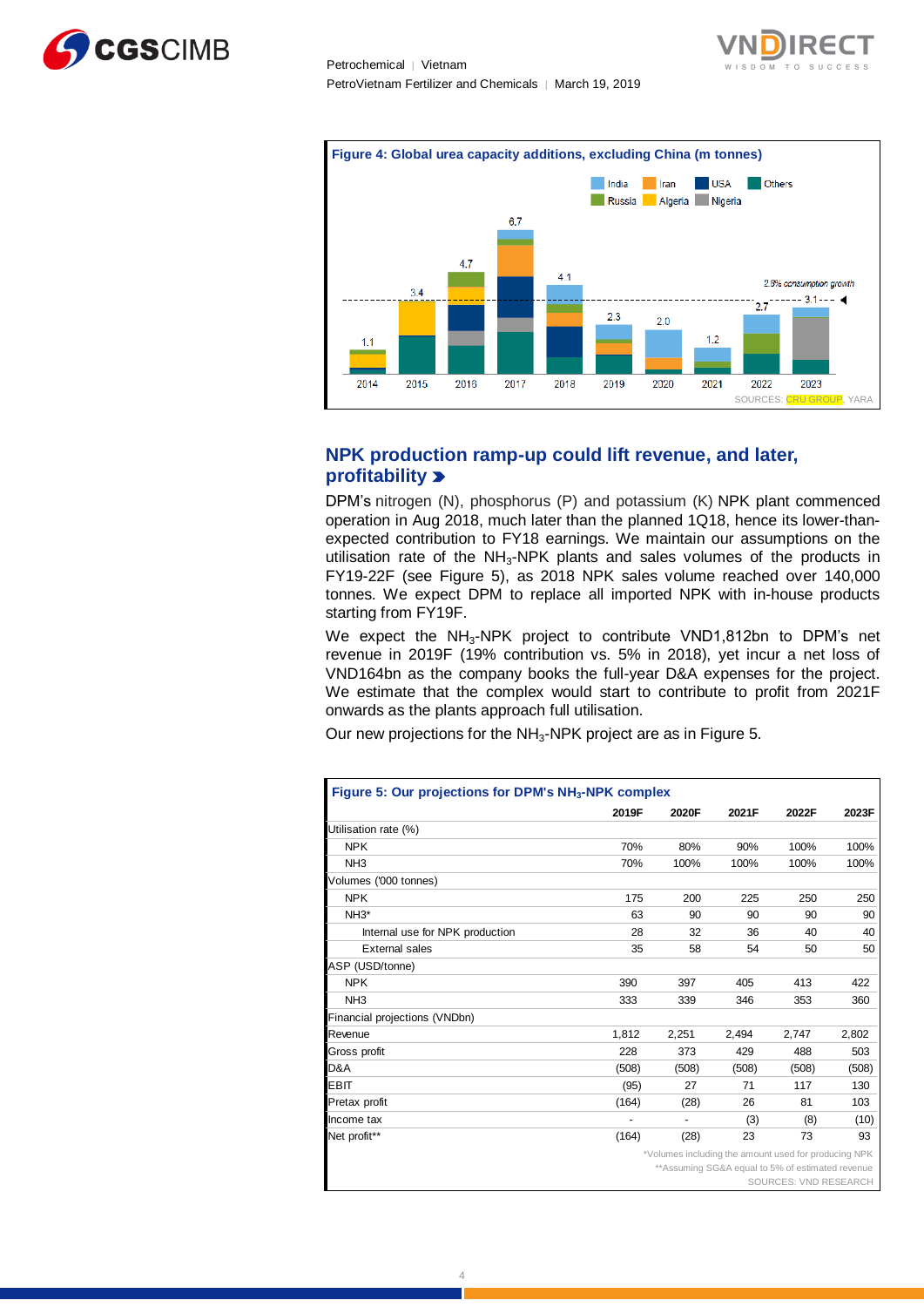

Petrochemical │ Vietnam PetroVietnam Fertilizer and Chemicals ∣ March 19, 2019



#### **Positive signals from PVTex >**

In Apr 2018, DPM's affiliate PVTex (Unlisted) resumed partial operation of its plant (three out of 25 assembly lines). In Jul 2018, PVTex signed a co-operation agreement with An Phat Holdings (which represents a JV of three corporations) in terms of technology, financial and sales support. The JV consists of three partners, namely An Phat Holdings (which will focus on financial support and management support), Reliance Group India (the second-largest yarn manufacturer in the world) and Fortrec Singapore (experienced in petrochemicals and logistics sectors). PVTex expects to raise its utilisation from 10 assembly lines in Jan 2019 to all 25 lines in 3Q19.

Although we see this as positive for PVTex, we think it is still too early for the affiliate to turn around in the near term for the following reasons: (1) The plant needs time to yield products with sustainably high quality that meets the market's needs, (2) PVTex's products may not be as competitive in terms of pricing compared to other current products on the market due to its high production cost. Therefore, we maintain our assumption regarding DPM's debt guarantee obligations to PVTex's debts in our DCF valuation (see Figure 6).

#### **Earnings revision**

We raise our FY19F EPS to reflect a 12% downward revision of FY19F oil price from US\$73.7/bbl to US\$65.0/bbl, which offsets the addition of VAT expenses on input materials in the FY19F COGS. We also raise our FY20-21 EPS forecast in light of lower oil price assumed for the period.

| <b>Figure 6: Forecast revision</b>                               |       |            |           |        |            |        |        |            |                  |                                                                                                                                                                                                                                                                                                                                                              |
|------------------------------------------------------------------|-------|------------|-----------|--------|------------|--------|--------|------------|------------------|--------------------------------------------------------------------------------------------------------------------------------------------------------------------------------------------------------------------------------------------------------------------------------------------------------------------------------------------------------------|
|                                                                  | 2019F |            |           | 2020F  |            |        | 2021F  |            |                  | <b>Note</b>                                                                                                                                                                                                                                                                                                                                                  |
| Unit: VNDbn, otherwise<br>noted                                  | Old   | <b>New</b> | $\%$      | Old    | <b>New</b> | $\%$   | Old    | <b>New</b> | $\%$ $\triangle$ |                                                                                                                                                                                                                                                                                                                                                              |
| Brent crude oil (average,<br>US\$/bbl)                           | 73.7  |            | 65.0 -12% | 73.7   | 67.0       | $-9%$  | 73.7   | 68.6       | $-7%$            | As oil prices showed sharp correction in 4Q18, we revise<br>down 2019 average oil price to US\$65/bbl.                                                                                                                                                                                                                                                       |
| Urea ASP (VND/kg)                                                | 6.817 | 7.020      | 3%        | 6.960  | 7,167      | 3%     | 7,106  | 7,318      | 3%               | We adjust 2019 ASP assumption (0% growth in 2019<br>ASP vs. the old forecast of 2%) as 2018 price level was<br>higher than our expectation and we expect the market<br>conditions to remain supportive of urea consumption.                                                                                                                                  |
| Urea volume ('000 tonnes)                                        | 820   | 811        | $-1%$     | 828    | 819        | $-1%$  | 828    | 819        | $-1%$            | We adjust the 2019 sales volume to be in line with the<br>company's 2019 target.                                                                                                                                                                                                                                                                             |
| Revenue from chemicals<br>(petrochemicals, CO2,<br><b>UFC85)</b> | 312   |            | 272 - 13% | 324    | 275        | $-15%$ | 338    | 277        |                  | We adjust revenue from petrochemicals downward as<br>-18% 2018 revenue from this segment trailed our expectation<br>with lower sales volumes.                                                                                                                                                                                                                |
| Net revenue                                                      | 9,541 | 9,608      | 1%        | 10,183 | 10,247     | 1%     | 10,582 | 10,637     | 1%               |                                                                                                                                                                                                                                                                                                                                                              |
| <b>Gross profit</b>                                              | 2.127 | 2,202      | 4%        | 2,309  | 2,587      | 12%    | 2,378  | 2,582      |                  | DPM's transportation tariff increases from US\$<br>0.98/mmbtu in 2018 to US\$ 1/mmbtu in 2019, as stated in<br>gas supply contract with PVN. We also adjust the gas<br>9% cost in 2019 to include the 10% VAT charged on natural<br>gas, as the VAT law amendment has not been approved.<br>The VAT expenses remain excluded from COGS from<br>2020 onwards. |
| Selling expenses                                                 | 703   | 708        | 1%        | 729    | 733        | 1%     | 746    | 749        | 0%               |                                                                                                                                                                                                                                                                                                                                                              |
| G&A expenses                                                     | 626   | 630        | 1%        | 649    | 653        | 1%     | 665    | 668        | 0%               |                                                                                                                                                                                                                                                                                                                                                              |
| <b>Operating profit</b>                                          | 798   | 864        | 8%        | 931    | 1,201      | 29%    | 968    | 1,166      | 20%              |                                                                                                                                                                                                                                                                                                                                                              |
| Pre-tax profit                                                   | 878   | 933        | 6%        | 1,049  | 1,320      | 26%    | 1,123  | 1,324      | 18%              | We update DPM's financial income and expense to reflect<br>higher long-term debt balance in 2018 than expected.                                                                                                                                                                                                                                              |
| Net profit                                                       | 715   | 756        | 6%        | 854    | 1,069      | 25%    | 933    | 1,074      | 15%              |                                                                                                                                                                                                                                                                                                                                                              |
| Basic EPS (VND/share)                                            | 1,826 | 1,932      | 6%        | 2.183  | 2,731      | 25%    | 2,339  | 2.745      | 17%              |                                                                                                                                                                                                                                                                                                                                                              |
| Adjusted EPS (VND/share)                                         | 1.552 | 1.642      | 6%        | 1.855  | 2,321      | 25%    | 1.989  | 2.333      | 17%              |                                                                                                                                                                                                                                                                                                                                                              |
|                                                                  |       |            |           |        |            |        |        |            |                  | SOURCES: VND RESEARCH                                                                                                                                                                                                                                                                                                                                        |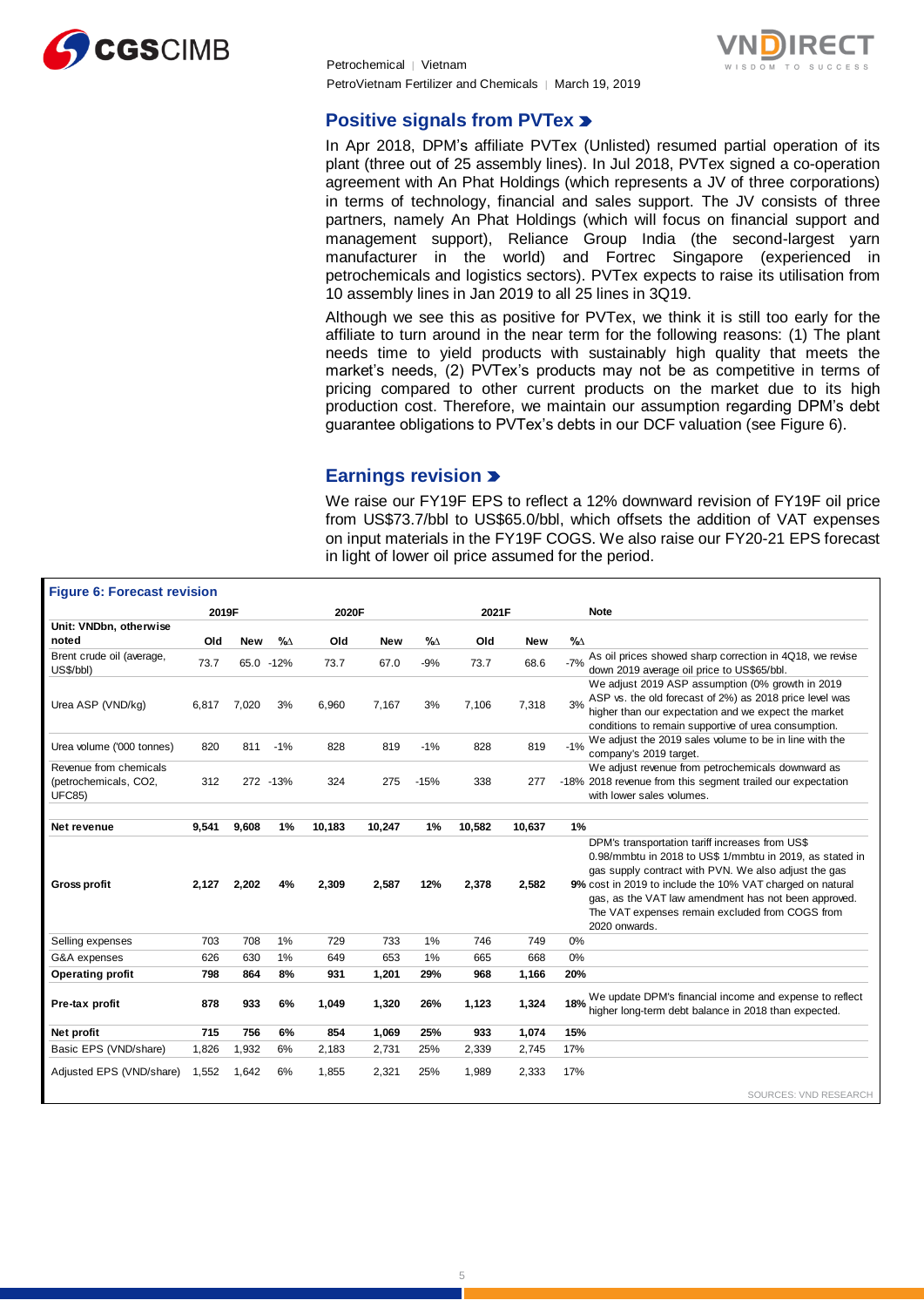

Petrochemical │ Vietnam PetroVietnam Fertilizer and Chemicals ∣ March 19, 2019



## **Valuation**

### **Sensitivity analysis**

| growth |         |       |       | Figure 7: Sensitivity of DPM's EPS to 2019F oil price and ASP |                       |       |   | <b>ASP growth</b> |        |        | Figure 8: Sensitivity of DPM's target price to 2019F oil price and |                       |        |
|--------|---------|-------|-------|---------------------------------------------------------------|-----------------------|-------|---|-------------------|--------|--------|--------------------------------------------------------------------|-----------------------|--------|
|        |         |       |       | 2019 oil price                                                |                       |       |   |                   |        |        | 2019 oil price                                                     |                       |        |
|        |         | 62    | 64    | 65                                                            | 66                    | 68    |   |                   | 62     | 64     | 65                                                                 | 66                    | 68     |
| ŧ      | $-4.0%$ | 1,732 | 1,629 | .524                                                          | 1.419                 | 1,311 | £ | $-4.0%$           | 21.898 | 21,116 | 20,318                                                             | 19,519                | 18,705 |
| o<br>G | $-2.0%$ | 1,934 | 1,831 | 1,726                                                         | 1,620                 | 1,513 |   | $-2.0%$           | 23.403 | 22,621 | 21.824                                                             | 21.026                | 20,212 |
|        | $0.0\%$ | 2.140 | 2.037 | .932                                                          | .827                  | 1,719 |   | $0.0\%$           | 24.938 | 24,157 | 23,360                                                             | 22,563                | 21,749 |
| ASP    | 2.0%    | 2,346 | 2,243 | 2,138                                                         | 2,033                 | 1,926 | n | 2.0%              | 26.472 | 25,692 | 24,895                                                             | 24,098                | 23,285 |
|        | 4.0%    | 2,556 | 2,453 | 2,348                                                         | 2,243                 | 2,136 |   | 4.0%              | 28,036 | 27,256 | 26,460                                                             | 25,663                | 24,851 |
|        |         |       |       |                                                               | SOURCES: VND RESEARCH |       |   |                   |        |        |                                                                    | SOURCES: VND RESEARCH |        |

Based on our analysis, a 2% change in the oil price will result in a 4% change in EPS forecast for 2019F, but a 2% change in ASP growth could lead to 6-7% change in EPS forecast. This implies that changes in ASP would have a higher impact on the company's earnings (and valuation) than changes in the oil price.

#### **Valuation**

We increase our target price by 1.3% to VND23,400, to reflect the upward revision in our FY19-22F EPS on lower gas input price, which should support a higher urea GPM. Our target price is based on a 40:30:30 weighting of: (1) a DCF valuation over 5-year period from FY19-23F, (2) target FY19F P/E of 10.3x, equal to 1 s.d. above historical 6-year average P/E of 7.2x, as DPM's recovery cycle remains well on track, and (3) target FY19F P/BV of 0.95x, using the historical 6-year average P/BV. The DCF valuation also takes into account DPM's potential debt obligation to PVTex.

We maintain our Add rating for DPM, in anticipation that the company will benefit the most among all listed fertiliser producers in Vietnam once the VAT policy change is approved. This is also on the back of lower gas input cost (thus higher margins), and improving contribution from the NH<sub>3</sub>-NPK project.

Our valuation model incorporates the potential effect of a change in VAT policy from 2020F. In the event the VAT policy does not come through, DPM will not receive tax deductions; this will reduce our FY20-23F net profit by 20% p.a., and our target price by 10%.

| Figure 9: DCF model - key assumption and inputs, based on our estimates |        |       |       |                                    |       |                       |
|-------------------------------------------------------------------------|--------|-------|-------|------------------------------------|-------|-----------------------|
| General assumptions (in VND bn, otherwise noted)                        | 2019F  | 2020F | 2021F | 2022F                              | 2023F | Terminal              |
| Net income                                                              | 756    | 1,069 | 1.074 | 1.105                              | 1,095 |                       |
| Tax rate (%)                                                            | 17.5%  | 17.5% | 17.4% | 17.1%                              | 16.9% |                       |
| Interest expense                                                        | 69     | 55    | 45    | 36                                 | 27    |                       |
| -Changes in working capital                                             | 203    | (72)  | (106) | (111)                              | (15)  |                       |
| -Net Capex                                                              | (350)  | (360) | (370) | (381)                              | (392) |                       |
| +Depreciation & Amortisation                                            | 689    | 662   | 636   | 610                                | 561   |                       |
| <b>FCFF</b>                                                             | 1,355  | 1,345 | 1,272 | 1.254                              | 1,272 | 11,699                |
| PV of FCFF                                                              | 1,198  | 1.051 | 879   | 766                                | 688   | 6,323                 |
|                                                                         |        |       |       |                                    |       |                       |
| PV of DCF (5 years)                                                     | 4.583  |       |       | Risk free rate (10-year VGB yield) |       | 5%                    |
| PV of Terminal value                                                    | 6,323  |       |       | Equity risk premium                |       | 11%                   |
| <b>Enterprise Value</b>                                                 | 10,907 |       |       | Beta (Source: BB, adj. beta)       |       | 0.8                   |
| Less: Total debt                                                        | 1,234  |       |       | <b>WACC</b>                        |       | 13%                   |
| Less: Total liability relating to PVTex investment                      | 1,311  |       |       | Terminal growth rate               |       | 2%                    |
| Less: Minority interest                                                 | 168    |       |       |                                    |       |                       |
| Plus: Cash and Cash equiv.                                              | 2,672  |       |       |                                    |       |                       |
| Implied EV                                                              | 10,866 |       |       |                                    |       |                       |
| No. of o/s shares (m)                                                   | 391    |       |       |                                    |       |                       |
| Implied value per share (VND)                                           | 27,761 |       |       |                                    |       |                       |
|                                                                         |        |       |       |                                    |       | SOURCES: VND RESEARCH |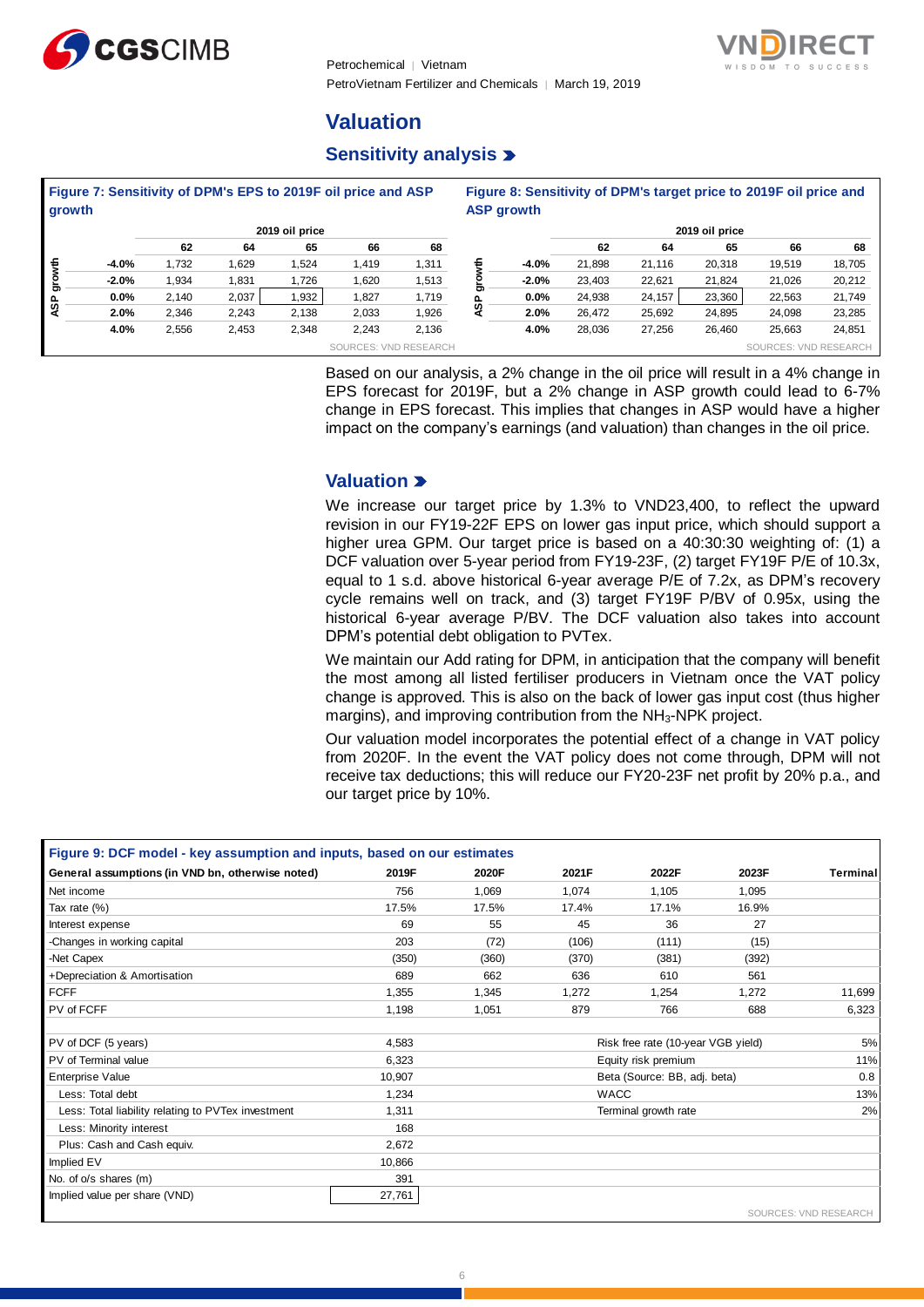

#### Petrochemical │ Vietnam

PetroVietnam Fertilizer and Chemicals | March 19, 2019



|        | Figure 11: Blended target price |                       |                           |                       |  |  |  |  |
|--------|---------------------------------|-----------------------|---------------------------|-----------------------|--|--|--|--|
| FY19F  | Valuation                       | Implied value per     |                           | <b>Weighted value</b> |  |  |  |  |
| 1,932  | method                          | share (VND)           | Weight (%)                | per share (VND)       |  |  |  |  |
| 10.3x  | <b>DCF</b>                      | 27.761                | 40%                       | 11,105                |  |  |  |  |
| 19,896 | P/E                             | 19,896                | 30%                       | 5,969                 |  |  |  |  |
|        | P/BV                            | 20.955                | 30%                       | 6,287                 |  |  |  |  |
| 22,058 |                                 |                       |                           |                       |  |  |  |  |
| 0.95x  | Fair value                      |                       |                           | 23,360                |  |  |  |  |
| 20,955 |                                 |                       |                           | 23,400                |  |  |  |  |
|        |                                 |                       |                           | SOURCES: VND RESEARCH |  |  |  |  |
|        |                                 | SOURCES: VND RESEARCH | Target price (rounded up) |                       |  |  |  |  |

| Figure 12: Peer comparison for urea producers | <b>Bloomberg</b> |           | Share<br>Price (local Price (local | <b>Target</b> | Market<br>Cap (US\$ | P/E(x) |      |     | P/BV(x) | Recurrina | <b>ROE (%)</b>  | <b>EV/EBITDA</b><br>(x)                |     |                   | <b>Dividend</b><br>Yield (%)                                   |
|-----------------------------------------------|------------------|-----------|------------------------------------|---------------|---------------------|--------|------|-----|---------|-----------|-----------------|----------------------------------------|-----|-------------------|----------------------------------------------------------------|
| Company                                       | Ticker           | Recom.    | curr)                              | curr)         |                     |        |      |     |         |           |                 |                                        |     |                   | m) FY19F FY20F FY19F FY20F FY19F FY20F FY19F FY20F FY19F FY20F |
| Grupa Azoty Zaklady Azotowe<br>Pulawy SA      | ZAP PW           | <b>NR</b> | 108                                | N/A           | 540.2               | 16.6   | 6.6  | 0.0 | 0.0     | 3.9%      | 9.4%            | 4.7                                    | 2.5 | 5.5%              | 4.7%                                                           |
| Fatima Fertilizer Co Ltd                      | FATIMA PA NR     |           | 31                                 | N/A           | 468.0               | 4.9    | 4.7  | 0.9 |         |           | 0.8 18.6% 17.4% | N/A                                    |     |                   | N/A 10.2% 12.7%                                                |
| Stanley Agricultural Group Co<br>Ltd          | 002588 CH        | <b>NR</b> | 5                                  | N/A           | 870.2               | 19.1   | 14.9 | 1.3 | 1.2     |           | 7.4% 10.3%      | N/A                                    | N/A | 1.2%              | 1.5%                                                           |
| <b>Engro Fertilizers Ltd</b>                  | <b>EFERT PA</b>  | <b>NR</b> | 74                                 | N/A           | 708.0               | 6.7    | 6.3  | 2.2 |         |           | 2.1 32.7% 33.3% | 3.4                                    |     |                   | 3.2 13.1% 13.7%                                                |
| Fauji Fertilizer Co Ltd                       | FFC PA           | NR.       | 107                                | N/A           | 974.1               | 9.1    | 8.6  | 3.4 |         |           | 2.8 41.0% 42.1% | 6.1                                    | 6.1 | 8.2%              | 8.9%                                                           |
| Engro Corp Ltd                                | ENGRO PA NR      |           | 315                                | N/A           | 1.187.1             | 12.2   | 8.9  | 1.0 | 1.0     |           | 8.8% 11.9%      | 8.4                                    | 7.4 | 7.3%              | 8.7%                                                           |
| Hubei Xinyangfeng Fertilizer Co<br>Ltd        | 000902 CH        | <b>NR</b> | 11                                 | N/A           | 2,119.8             | 17.2   | 14.1 | 2.3 |         |           | 2.0 13.4% 14.7% | N/A                                    | N/A | 1.7%              | 2.2%                                                           |
|                                               |                  |           |                                    |               |                     |        |      |     |         |           |                 |                                        |     |                   |                                                                |
| Average                                       |                  |           |                                    |               | 981.0               | 12.2   | 9.2  | 1.6 |         |           | 1.4 18.0% 19.9% | 5.7                                    | 4.8 | 6.8%              | 7.5%                                                           |
| Median                                        |                  |           |                                    |               | 870.2               | 12.2   | 8.6  | 1.3 |         |           | 1.2 13.4% 14.7% | 5.4                                    | 4.6 | 7.3%              | 8.7%                                                           |
| PetroVietnam Fertilizer and<br>Chemicals      | DPM VN           | ADD       | 20,150                             | 24,800        | 339.9               | 10.5   | 7.0  | 0.9 | 0.9     |           | 9.1% 12.8%      | 3.6                                    | 2.4 | 5.0%              | 5.0%                                                           |
|                                               |                  |           |                                    |               |                     |        |      |     |         |           |                 | SOURCES: VND RESEARCH, COMPANY REPORTS |     | DATA AS OF MAR 18 |                                                                |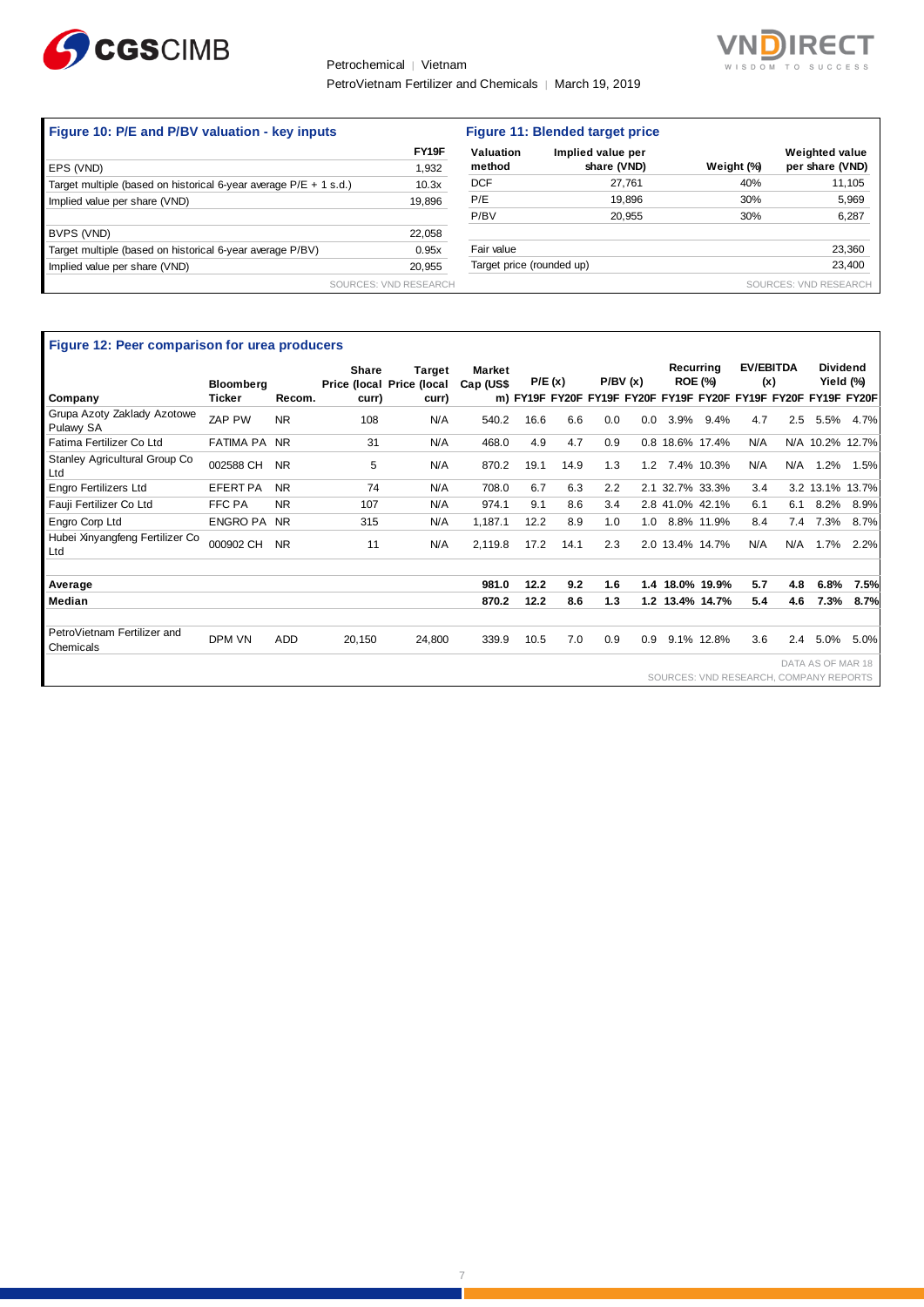



#### **BY THE NUMBERS**



#### **Profit & Loss**

| (VNDb)                                    | <b>Dec-17A</b> | Dec-18A  | Dec-19F  | Dec-20F  | Dec-21F  |
|-------------------------------------------|----------------|----------|----------|----------|----------|
| <b>Total Net Revenues</b>                 | 7,996          | 9,297    | 9,608    | 10,247   | 10,637   |
| <b>Gross Profit</b>                       | 2,303          | 2,432    | 2,891    | 3,249    | 3,218    |
| <b>Operating EBITDA</b>                   | 862            | 1,334    | 1.553    | 1,864    | 1,802    |
| Depreciation And Amortisation             | (191)          | (533)    | (689)    | (662)    | (636)    |
| <b>Operating EBIT</b>                     | 670            | 801      | 864      | 1,201    | 1,166    |
| Financial Income/(Expense)                | 163            | 50       | 51       | 97       | 138      |
| Pretax Income/(Loss) from Assoc.          | $\Omega$       | $\Omega$ | $\Omega$ | $\Omega$ | $\Omega$ |
| Non-Operating Income/(Expense)            | 19             | 19       | 18       | 21       | 20       |
| Profit Before Tax (pre-El)                | 853            | 871      | 933      | 1,320    | 1.324    |
| <b>Exceptional Items</b>                  |                |          |          |          |          |
| <b>Pre-tax Profit</b>                     | 853            | 871      | 933      | 1,320    | 1,324    |
| Taxation                                  | (145)          | (158)    | (163)    | (231)    | (230)    |
| Exceptional Income - post-tax             |                |          |          |          |          |
| <b>Profit After Tax</b>                   | 708            | 712      | 770      | 1,089    | 1,094    |
| Minority Interests                        | (13)           | (13)     | (14)     | (20)     | (20)     |
| <b>Preferred Dividends</b>                |                |          |          |          |          |
| FX Gain/(Loss) - post tax                 |                |          |          |          |          |
| Other Adjustments - post-tax              |                |          |          |          |          |
| <b>Net Profit</b>                         | 694            | 700      | 756      | 1,069    | 1,074    |
| <b>Recurring Net Profit</b>               | 694            | 700      | 756      | 1,069    | 1,074    |
| <b>Fully Diluted Recurring Net Profit</b> | 694            | 700      | 756      | 1,069    | 1,074    |

#### **Cash Flow**

| (VNDb)                           | Dec-17A  | Dec-18A  | Dec-19F  | Dec-20F  | Dec-21F  |
|----------------------------------|----------|----------|----------|----------|----------|
| <b>EBITDA</b>                    | 862      | 1,334    | 1,553    | 1,864    | 1,802    |
| Cash Flow from Invt. & Assoc.    |          |          |          |          |          |
| Change In Working Capital        | (681)    | (298)    | 203      | (72)     | (106)    |
| (Incr)/Decr in Total Provisions  |          |          |          |          |          |
| Other Non-Cash (Income)/Expense  | (11)     | (153)    | (1)      | (1)      | (1)      |
| <b>Other Operating Cashflow</b>  | (97)     | (9)      | 7        | 10       | 9        |
| Net Interest (Paid)/Received     | 158      | 64       | 62       | 108      | 149      |
| Tax Paid                         | (150)    | (144)    | (163)    | (231)    | (230)    |
| <b>Cashflow From Operations</b>  | 81       | 795      | 1.662    | 1.678    | 1,623    |
| Capex                            | (1, 392) | (1, 325) | (350)    | (360)    | (370)    |
| Disposals Of FAs/subsidiaries    | 24       | 0        | $\Omega$ | 0        | 0        |
| Acq. Of Subsidiaries/investments |          |          |          |          |          |
| Other Investing Cashflow         | (680)    | 63       | 129      | (15)     | (9)      |
| <b>Cash Flow From Investing</b>  | (2,048)  | (1, 262) | (220)    | (374)    | (379)    |
| Debt Raised/(repaid)             | 629      | 604      | (292)    | (147)    | (147)    |
| Proceeds From Issue Of Shares    | 0        | $\Omega$ | 0        | $\Omega$ | O        |
| Shares Repurchased               | $\Omega$ | $\Omega$ | $\Omega$ | $\Omega$ | O        |
| Dividends Paid                   | (398)    | (783)    | (391)    | (391)    | (391)    |
| <b>Preferred Dividends</b>       |          |          |          |          |          |
| Other Financing Cashflow         | $\Omega$ | 0        | $\Omega$ | $\Omega$ | $\Omega$ |
| <b>Cash Flow From Financing</b>  | 230      | (178)    | (683)    | (539)    | (539)    |
| <b>Total Cash Generated</b>      | (1,737)  | (645)    | 758      | 765      | 705      |
| <b>Free Cashflow To Equity</b>   | (1, 338) | 138      | 1,149    | 1,156    | 1,097    |
| <b>Free Cashflow To Firm</b>     | (1, 967) | (404)    | 1,510    | 1,358    | 1,290    |

SOURCES: VND RESEARCH, COMPANY REPORTS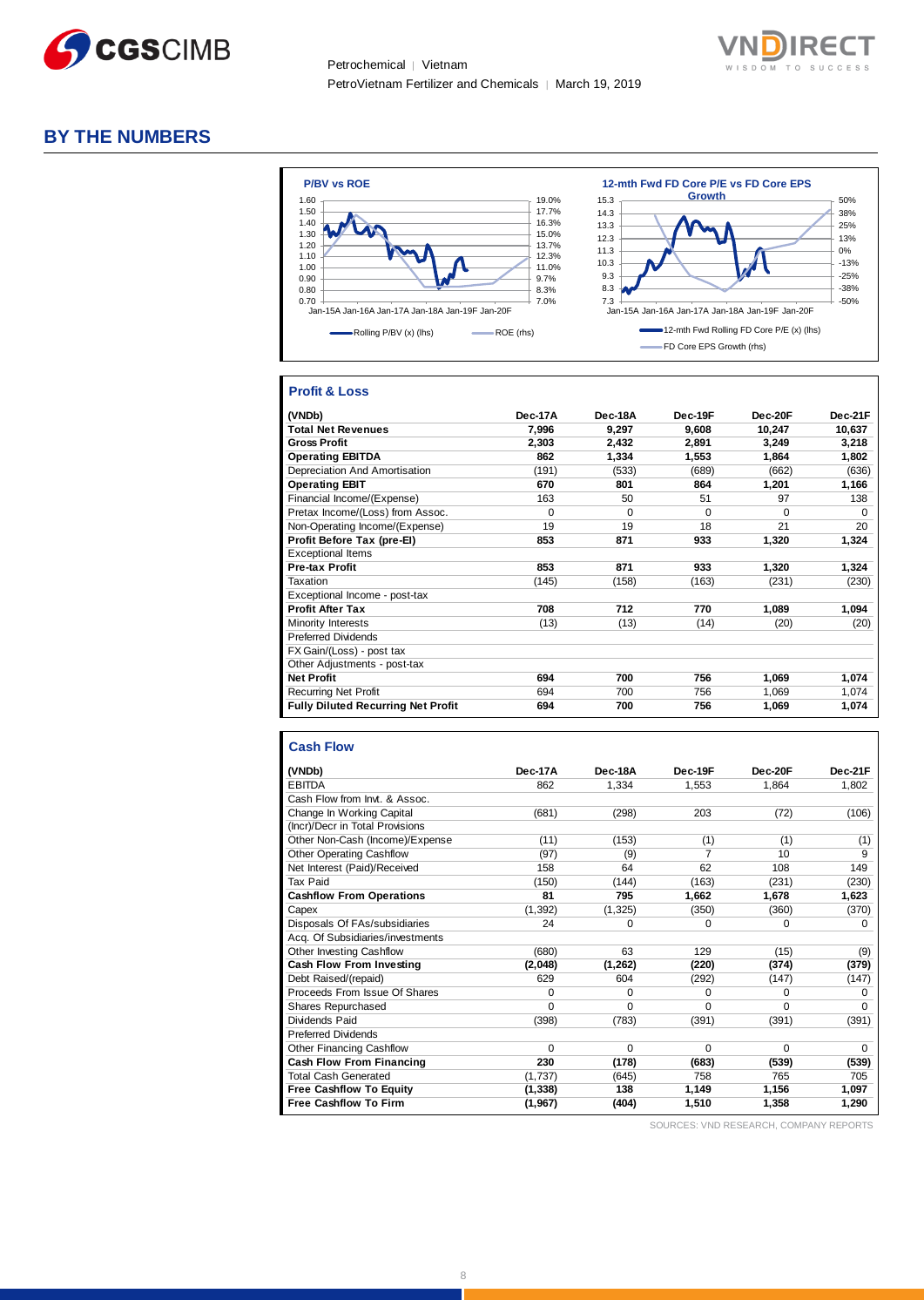

Petrochemical | Vietnam PetroVietnam Fertilizer and Chemicals | March 19, 2019



#### **BY THE NUMBERS… cont'd**

| <b>Balance Sheet</b>                       |          |          |          |          |              |
|--------------------------------------------|----------|----------|----------|----------|--------------|
| (VNDb)                                     | Dec-17A  | Dec-18A  | Dec-19F  | Dec-20F  | Dec-21F      |
| <b>Total Cash And Equivalents</b>          | 3.257    | 2.672    | 3.430    | 4.195    | 4.900        |
| <b>Total Debtors</b>                       | 257      | 521      | 315      | 364      | 406          |
| Inventories                                | 1,223    | 1,663    | 1.665    | 1,722    | 1,810        |
| <b>Total Other Current Assets</b>          | 281      | 317      | 328      | 349      | 363          |
| <b>Total Current Assets</b>                | 5.017    | 5.172    | 5.737    | 6.630    | 7.479        |
| <b>Fixed Assets</b>                        | 939      | 4.453    | 4.118    | 3.819    | 3,557        |
| <b>Total Investments</b>                   | 47       | 47       | 47       | 47       | 47           |
| <b>Intangible Assets</b>                   | 896      | 860      | 863      | 867      | 870          |
| <b>Total Other Non-Current Assets</b>      | 3.366    | 602      | 466      | 473      | 475          |
| <b>Total Non-current Assets</b>            | 5.247    | 5.962    | 5.493    | 5,205    | 4,948        |
| Short-term Debt                            | 0        | 202      | $\Omega$ | $\Omega$ | <sup>0</sup> |
| Current Portion of Long-Term Debt          |          |          |          |          |              |
| <b>Total Creditors</b>                     | 720      | 1.178    | 1.184    | 1.229    | 1.261        |
| <b>Other Current Liabilities</b>           | 697      | 133      | 138      | 147      | 153          |
| <b>Total Current Liabilities</b>           | 1,418    | 1.514    | 1.322    | 1,376    | 1,413        |
| <b>Total Long-term Debt</b>                | 629      | 1.032    | 942      | 795      | 647          |
| Hybrid Debt - Debt Component               |          |          |          |          |              |
| <b>Total Other Non-Current Liabilities</b> | 174      | 334      | 334      | 334      | 334          |
| <b>Total Non-current Liabilities</b>       | 803      | 1.365    | 1.275    | 1,128    | 981          |
| <b>Total Provisions</b>                    | $\Omega$ | $\Omega$ | $\Omega$ | $\Omega$ | <sup>0</sup> |
| <b>Total Liabilities</b>                   | 2.221    | 2.879    | 2,597    | 2.504    | 2,394        |
| Shareholders' Equity                       | 7,872    | 8.087    | 8.452    | 9.129    | 9.812        |
| Minority Interests                         | 171      | 168      | 182      | 201      | 221          |
| <b>Total Equity</b>                        | 8,043    | 8,255    | 8,634    | 9,331    | 10,034       |

#### **Key Ratios**

|                                  | Dec-17A | Dec-18A | Dec-19F | Dec-20F | Dec-21F   |
|----------------------------------|---------|---------|---------|---------|-----------|
| Revenue Growth                   | 0.9%    | 16.3%   | 3.3%    | 6.6%    | 3.8%      |
| Operating EBITDA Growth          | (38.6%) | 54.9%   | 16.4%   | 20.0%   | $(3.3\%)$ |
| Operating EBITDA Margin          | 10.8%   | 14.4%   | 16.2%   | 18.2%   | 16.9%     |
| Net Cash Per Share (VND)         | 6.713   | 3.674   | 6.357   | 8.687   | 10,866    |
| BVPS (VND)                       | 20.113  | 20.662  | 21.594  | 23.325  | 25,070    |
| <b>Gross Interest Cover</b>      | 3.595   | 13      | 13      | 22      | 26        |
| <b>Effective Tax Rate</b>        | 17.0%   | 18.2%   | 17.5%   | 17.5%   | 17.4%     |
| Net Dividend Payout Ratio        | 57%     | 112%    | 52%     | 37%     | 36%       |
| <b>Accounts Receivables Days</b> | 5.87    | 11.11   | 12.09   | 8.39    | 9.44      |
| <b>Inventory Days</b>            | 68.80   | 76.72   | 90.40   | 88.55   | 86.89     |
| Accounts Payables Days           | 24.78   | 18.97   | 22.04   | 20.50   | 19.10     |
| <b>ROIC</b> (%)                  | 15.9%   | 14.5%   | 12.2%   | 18.7%   | 18.7%     |
| ROCE (%)                         | 9.8%    | 10.2%   | 10.4%   | 13.9%   | 13.1%     |
| Return On Average Assets         | 5.49%   | 6.19%   | 6.43%   | 8.60%   | 7.88%     |

| <b>Key Drivers</b>              |         |         |         |         |         |
|---------------------------------|---------|---------|---------|---------|---------|
|                                 | Dec-17A | Dec-18A | Dec-19F | Dec-20F | Dec-21F |
| Oil Price (US\$/bbl)            | 54.2    | 71.2    | 65.0    | 67.0    | 68.6    |
| Volume Growth (%)               | $-3.5%$ | 1.1%    | 1.0%    | 1.0%    | 0.0%    |
| Ratio Of Up To Downstream (x)   | N/A     | N/A     | N/A     | N/A     | N/A     |
| Operating Cash Cost (US\$/bbl)  | N/A     | N/A     | N/A     | N/A     | N/A     |
| Ratio Of High To Low Margin (x) | N/A     | N/A     | N/A     | N/A     | N/A     |

SOURCES: VND RESEARCH, COMPANY REPORTS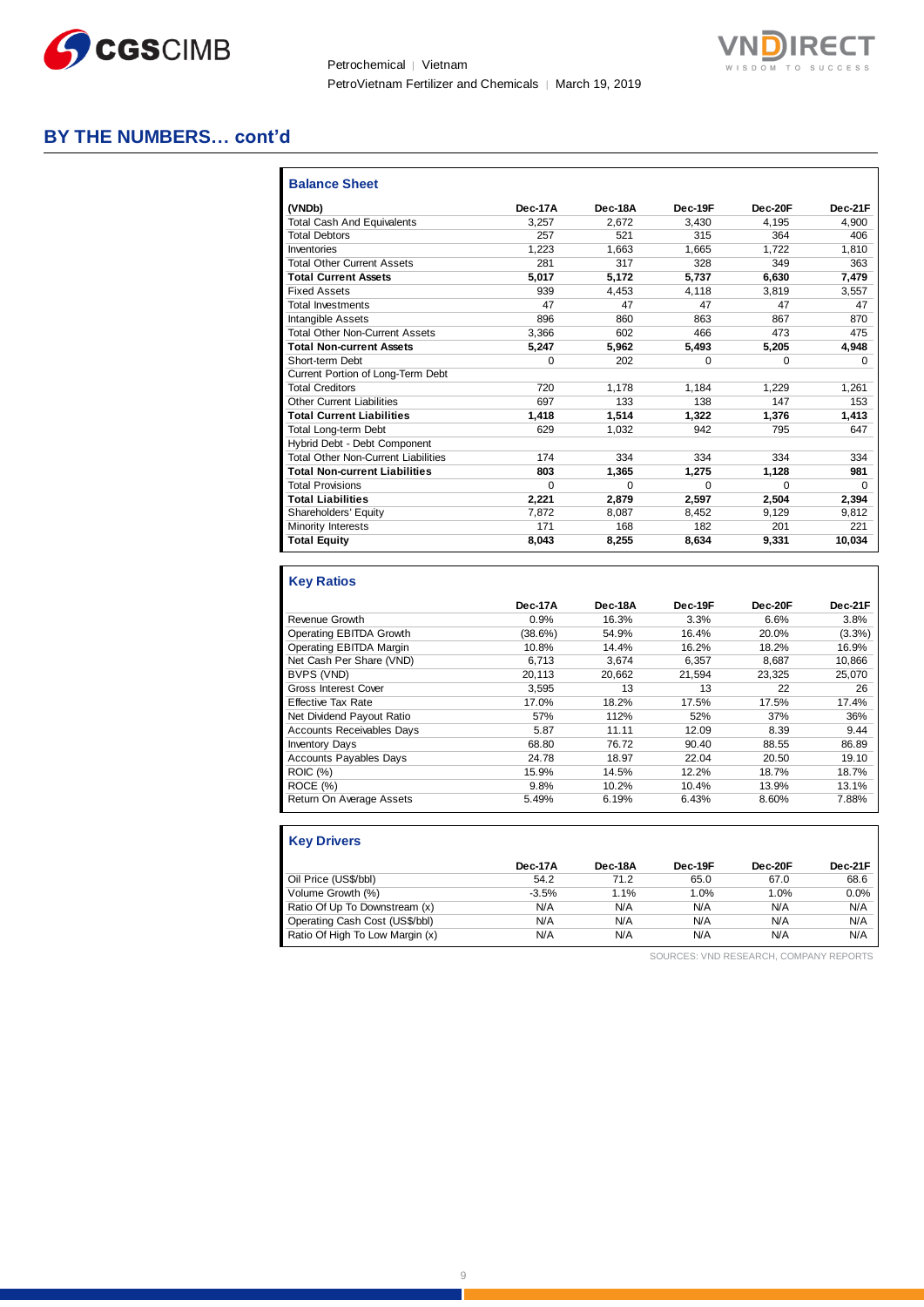



#### **DISCLAIMER**

The content of this report (including the views and opinions expressed therein, and the information comprised therein) has been prepared by and belongs to VNDIRECT Securities Corporation, and is distributed by CGS-CIMB or CIMB Investment Bank Berhad ("CIMB"), as the case may be, pursuant to an arrangement between VNDIRECT Securities Corporation and CGS-CIMB. VNDIRECT Securities Corporation is not an affiliate of CGS-CIMB or CIMB.

This report is not directed to, or intended for distribution to or use by, any person or entity who is a citizen or resident of or located in any locality, state, country or other jurisdiction where such distribution, publication, availability or use would be contrary to law or regulation.

By accepting this report, the recipient hereof represents and warrants that he is entitled to receive such report in accordance with the restrictions set forth below and agrees to be bound by the limitations contained herein (including the "Restrictions on Distributions" set out below). Any failure to comply with these limitations may constitute a violation of law. This publication is being supplied to you strictly on the basis that it will remain confidential. No part of this report may be (i) copied, photocopied, duplicated, stored or reproduced in any form by any means or (ii) redistributed or passed on, directly or indirectly, to any other person in whole or in part, for any purpose without the prior written consent of CGS-CIMB or CIMB, as the case may be.

The information contained in this research report is prepared from data believed to be correct and reliable at the time of issue of this report.

VNDIRECT Securities Corporation may or may not issue regular reports on the subject matter of this report at any frequency and may cease to do so or change the periodicity of reports at any time. None of VNDIRECT Securities Corporation, CGS-CIMB or CIMB is under any obligation to update this report in the event of a material change to the information contained in this report. None of VNDIRECT Securities Corporation, CGS-CIMB or CIMB has any and will accept any, obligation to (i) check or ensure that the contents of this report remain current, reliable or relevant, (ii) ensure that the content of this report constitutes all the information a prospective investor may require, (iii) ensure the adequacy, accuracy, completeness, reliability or fairness of any views, opinions and information, and accordingly, VNDIRECT Securities Corporation, CGS-CIMB and CIMB and their respective affiliates and related persons including China Galaxy International Financial Holdings Limited ("CGIFHL") and CIMB Group Sdn. Bhd. ("CIMBG") and their respective related corporations (and their respective directors, associates, connected persons and/or employees) shall not be liable in any manner whatsoever for any consequences (including but not limited to any direct, indirect or consequential losses, loss of profits and damages) of any reliance thereon or usage thereof. In particular, VNDIRECT Securities Corporation, CGS-CIMB and CIMB disclaim all responsibility and liability for the views and opinions set out in this report.

Unless otherwise specified, this report is based upon reasonable sources. Such sources will, unless otherwise specified, for market data, be market data and prices available from the main stock exchange or market where the relevant security is listed, or, where appropriate, any other market. Information on the accounts and business of company(ies) will generally be based on published statements of the company(ies), information disseminated by regulatory information services, other publicly available information and information resulting from our research. Whilst every effort is made to ensure that statements of facts made in this report are accurate, all estimates, projections, forecasts, expressions of opinion and other subjective judgments contained in this report are based on assumptions considered to be reasonable as of the date of the document in which they are contained and must not be construed as a representation that the matters referred to therein will occur. Past performance is not a reliable indicator of future performance. The value of investments may go down as well as up and those investing may, depending on the investments in question, lose more than the initial investment. No report shall constitute an offer or an invitation by or on behalf of CGS-CIMB, CIMB, or VNDIRECT Securities Corporation, or their respective affiliates (including CGIFHL, CIMBG and their respective related corporations) to any person to buy or sell any investments.

CGS-CIMB, CIMB and/or VNDIRECT Securities Corporation and/or their respective affiliates and related corporations (including CGIFHL, CIMBG and their respective related corporations), their respective directors, associates, connected parties and/or employees may own or have positions in securities of the company(ies) covered in this research report or any securities related thereto and may from time to time add to or dispose of, or may be materially interested in, any such securities. Further, CGS-CIMB, CIMB and/or VNDIRECT Securities Corporation, and/or their respective affiliates and their respective related corporations (including CGIFHL, CIMBG and their respective related corporations) do and seek to do business with the company(ies) covered in this research report and may from time to time act as market maker or have assumed an underwriting commitment in securities of such company(ies), may sell them to or buy them from customers on a principal basis and may also perform or seek to perform significant investment banking, advisory, underwriting or placement services for or relating to such company(ies) as well as solicit such investment, advisory or other services from any entity mentioned in this report.

CGS-CIMB, CIMB and/or VNDIRECT Securities Corporation and/or their respective affiliates (including CGIFHL, CIMBG and their respective related corporations) may enter into an agreement with the company(ies) covered in this report relating to the production of research reports. CGS-CIMB, CIMB and/or VNDIRECT Securities Corporation may disclose the contents of this report to the company(ies) covered by it and may have amended the contents of this report following such disclosure.

The analyst responsible for the production of this report hereby certifies that the views expressed herein accurately and exclusively reflect his or her personal views and opinions about any and all of the issuers or securities analysed in this report and were prepared independently and autonomously. No part of the compensation of the analyst(s) was, is, or will be directly or indirectly related to the inclusion of specific recommendations(s) or view(s) in this report. The analyst(s) who prepared this research report is prohibited from receiving any compensation, incentive or bonus based on specific investment banking transactions or for providing a specific recommendation for, or view of, a particular company. Information barriers and other arrangements may be established where necessary to prevent conflicts of interests arising. However, the analyst(s) may receive compensation that is based on his/their coverage of company(ies) in the performance of his/their duties or the performance of his/their recommendations and the research personnel involved in the preparation of this report may also participate in the solicitation of the businesses as described above. In reviewing this research report, an investor should be aware that any or all of the foregoing, among other things, may give rise to real or potential conflicts of interest. Additional information is, subject to the duties of confidentiality, available on request.

The term "VNDIRECT Securities Corporation" shall, unless the context otherwise requires, mean VNDIRECT Securities Corporation and its affiliates, subsidiaries and related companies. The term "CGS-CIMB" shall denote, where appropriate, the relevant entity distributing or disseminating the report in the particular jurisdiction referenced below, or, in every other case except as otherwise stated herein, CIMB Securities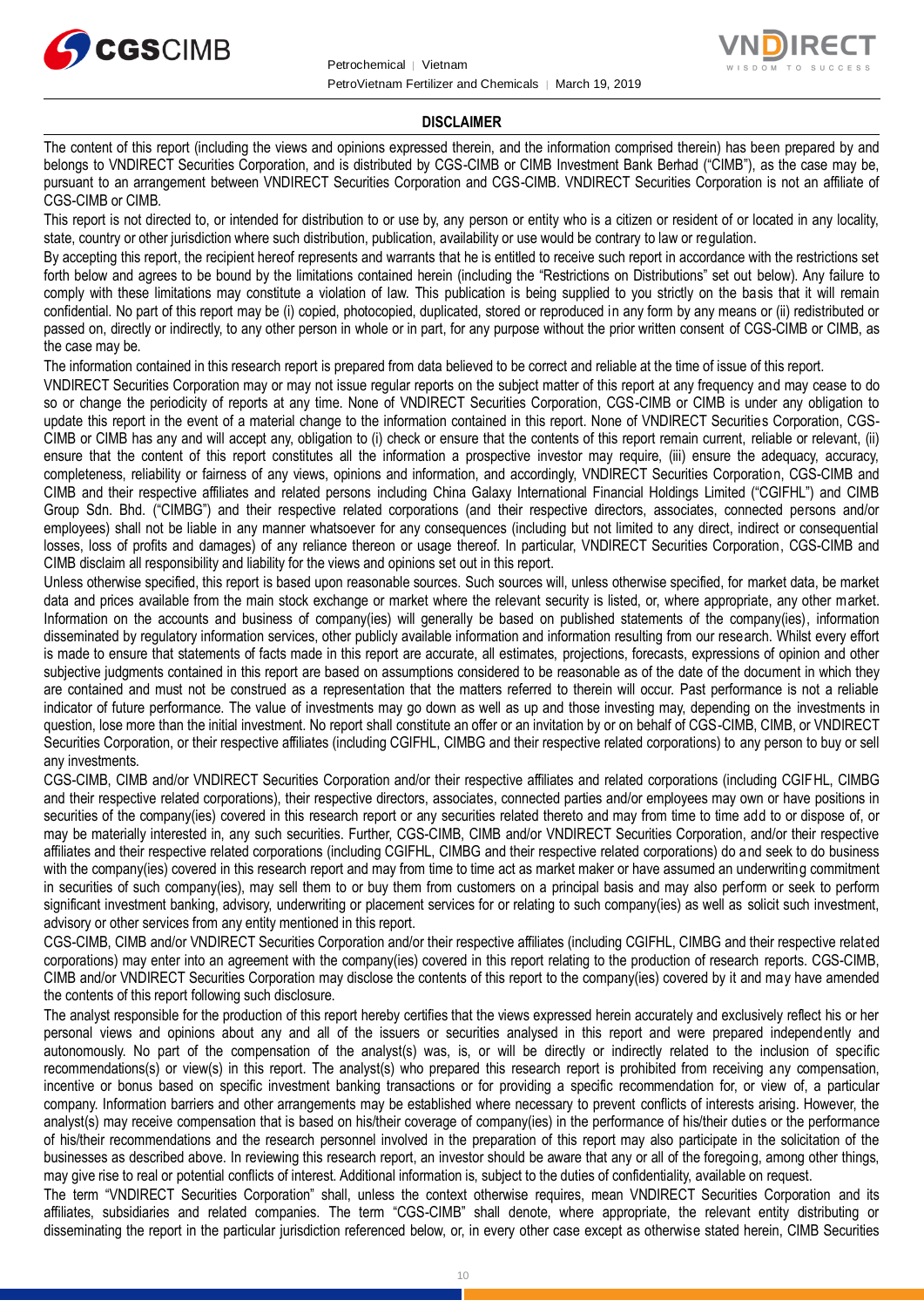



International Pte. Ltd. and its affiliates, subsidiaries and related corporations.

#### **CGS-CIMB**

| Country     | <b>CGS-CIMB Entity</b>                             | <b>Regulated by</b>                                             |
|-------------|----------------------------------------------------|-----------------------------------------------------------------|
| Hong Kong   | <b>CGS-CIMB Securities Limited</b>                 | Securities and Futures Commission Hong Kong                     |
| India       | <b>CGS-CIMB Securities (India) Private Limited</b> | Securities and Exchange Board of India (SEBI)                   |
| Indonesia   | PT CGS-CIMB Sekuritas Indonesia                    | Financial Services Authority of Indonesia                       |
| Singapore   | CGS-CIMB Research Pte. Ltd.                        | Monetary Authority of Singapore                                 |
| South Korea | CGS-CIMB Securities Limited, Korea Branch          | Financial Services Commission and Financial Supervisory Service |
| Thailand    | CGS-CIMB Securities (Thailand) Co. Ltd.            | Securities and Exchange Commission Thailand                     |

#### **CIMB**

| ,ountr∨  | CIMB Ei<br><br>Entity              | . .<br>10000<br>bv<br>uiated      |
|----------|------------------------------------|-----------------------------------|
| Malavsia | CIMB<br>Berhad<br>√Investment Bank | Commission Malaysia<br>Securities |

(i) As of March 19, 2019 VNDIRECT Securities Corporation has a proprietary position in the securities (which may include but not limited to shares, warrants, call warrants and/or any other derivatives) in the following company or companies covered or recommended in this report: (a) -

(ii) As of March 19, 2019, the analyst(s) who prepared this report, and the associate(s), has / have an interest in the securities (which may include but not limited to shares, warrants, call warrants and/or any other derivatives) in the following company or companies covered or recommended in this report:

 $(a)$  -

This report does not purport to contain all the information that a prospective investor may require. CGS-CIMB, and VNDIRECT Securities Corporation and their respective affiliates (including CGIFHL, CIMBG and their related corporations) do not make any guarantee, representation or warranty, express or implied, as to the adequacy, accuracy, completeness, reliability or fairness of any such information and opinion contained in this report. None of CGS-CIMB, CIMB and VNDIRECT Securities Corporation and their respective affiliates nor their related persons (including CGIFHL, CIMBG and their related corporations) shall be liable in any manner whatsoever for any consequences (including but not limited to any direct, indirect or consequential losses, loss of profits and damages) of any reliance thereon or usage thereof.

This report is general in nature and has been prepared for information purposes only. It is intended for circulation amongst CGS-CIMB's, CIMB's and their respective affiliates' (including CGIFHL's, CIMBG's and their respective related corporations') clients generally and does not have regard to the specific investment objectives, financial situation and the particular needs of any specific person who may receive this report. The information and opinions in this report are not and should not be construed or considered as an offer, recommendation or solicitation to buy or sell the subject securities, related investments or other financial instruments or any derivative instrument, or any rights pertaining thereto.

Investors are advised to make their own independent evaluation of the information contained in this research report, consider their own individual investment objectives, financial situation and particular needs and consult their own professional and financial advisers as to the legal, business, financial, tax and other aspects before participating in any transaction in respect of the securities of company(ies) covered in this research report. The securities of such company(ies) may not be eligible for sale in all jurisdictions or to all categories of investors.

**Australia:** Despite anything in this report to the contrary, this research is provided in Australia by CGS-CIMB Securities (Singapore) Pte. Ltd. and CGS-CIMB Securities (Hong Kong) Limited. This research is only available in Australia to persons who are "wholesale clients" (within the meaning of the Corporations Act 2001 (Cth) and is supplied solely for the use of such wholesale clients and shall not be distributed or passed on to any other person. You represent and warrant that if you are in Australia, you are a "wholesale client". This research is of a general nature only and has been prepared without taking into account the objectives, financial situation or needs of the individual recipient. CGS-CIMB Securities (Singapore) Pte. Ltd. and CGS-CIMB Securities (Hong Kong) Limited do not hold, and are not required to hold an Australian financial services license. CGS-CIMB Securities (Singapore) Pte. Ltd. and CGS-CIMB Securities (Hong Kong) Limited rely on "passporting" exemptions for entities appropriately licensed by the Monetary Authority of Singapore (under ASIC Class Order 03/1102) and the Securities and Futures Commission in Hong Kong (under ASIC Class Order 03/1103).

**Canada:** This research report has not been prepared in accordance with the disclosure requirements of Dealer Member Rule 3400 – Research Restrictions and Disclosure Requirements of the Investment Industry Regulatory Organization of Canada. For any research report distributed by CIBC, further disclosures related to CIBC conflicts of interest can be found at https://researchcentral.cibcwm.com.

**China:** For the purpose of this report, the People's Republic of China ("PRC") does not include the Hong Kong Special Administrative Region, the Macau Special Administrative Region or Taiwan. The distributor of this report has not been approved or licensed by the China Securities Regulatory Commission or any other relevant regulatory authority or governmental agency in the PRC. This report contains only marketing information. The distribution of this report is not an offer to buy or sell to any person within or outside PRC or a solicitation to any person within or outside of PRC to buy or sell any instruments described herein. This report is being issued outside the PRC to a limited number of institutional investors and may not be provided to any person other than the original recipient and may not be reproduced or used for any other purpose.

**France:** Only qualified investors within the meaning of French law shall have access to this report. This report shall not be considered as an offer to subscribe to, or used in connection with, any offer for subscription or sale or marketing or direct or indirect distribution of financial instruments and it is not intended as a solicitation for the purchase of any financial instrument.

**Germany:** This report is only directed at persons who are professional investors as defined in sec 31a(2) of the German Securities Trading Act (WpHG). This publication constitutes research of a non-binding nature on the market situation and the investment instruments cited here at the time of the publication of the information.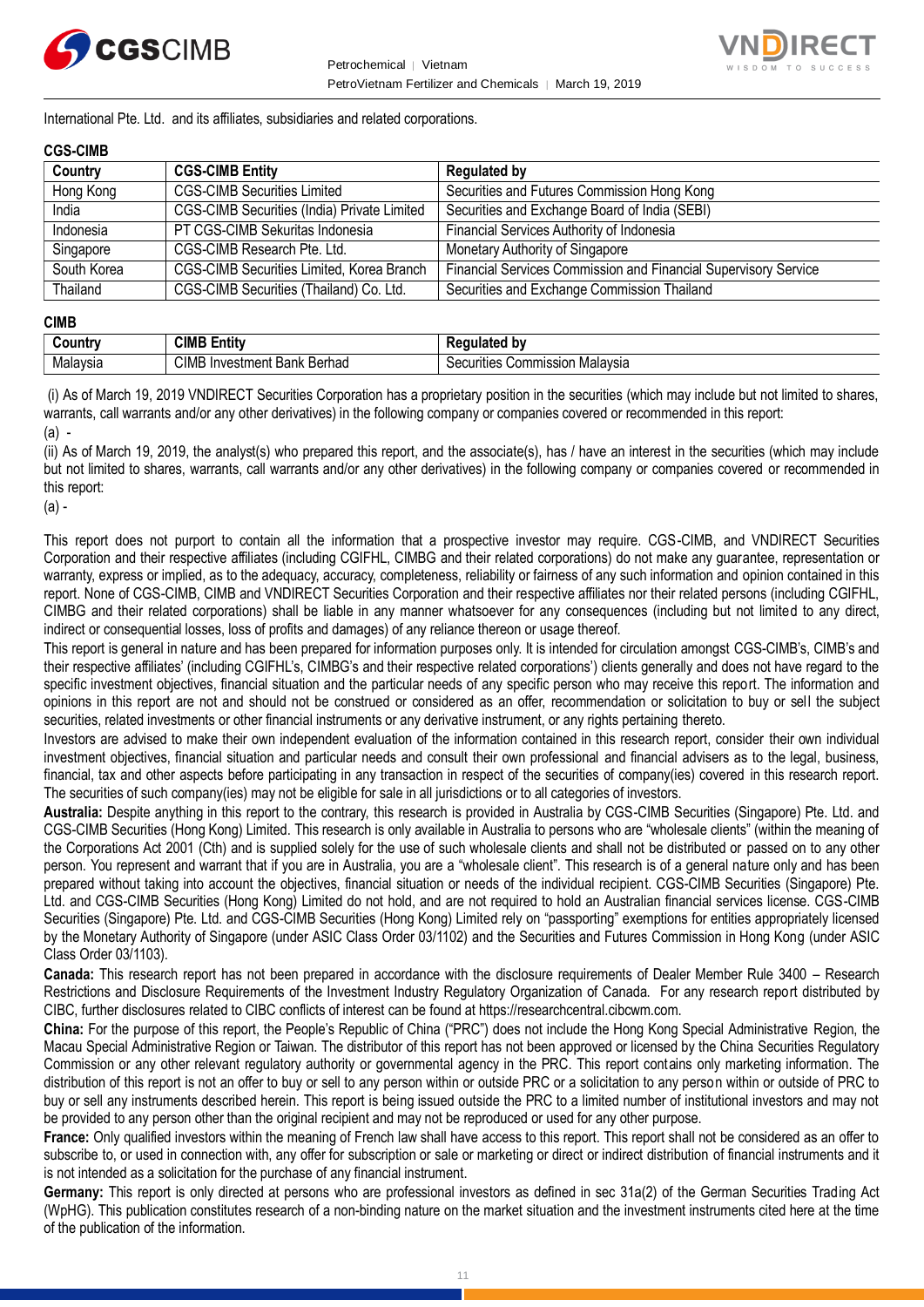



The current prices/yields in this issue are based upon closing prices from Bloomberg as of the day preceding publication. Please note that neither the German Federal Financial Supervisory Agency (BaFin), nor any other supervisory authority exercises any control over the content of this report. **Hong Kong:** This report is issued and distributed in Hong Kong by CGS-CIMB Securities (Hong Kong) Limited ("CHK") which is licensed in Hong Kong by the Securities and Futures Commission for Type 1 (dealing in securities), Type 4 (advising on securities) and Type 6 (advising on corporate finance) activities. Any investors wishing to purchase or otherwise deal in the securities covered in this report should contact the Head of Sales at CGS-CIMB Securities (Hong Kong) Limited. The views and opinions in this research report are of VNDIRECT Securities Corporation as of the date hereof and are subject to change. If the Financial Services and Markets Act of the United Kingdom or the rules of the Financial Conduct Authority

apply to a recipient, our obligations owed to such recipient therein are unaffected. CHK has no obligation to update its opinion or the information in

this research report. CHK does not make a market on other securities mentioned in the report.

**India:** This report is issued and distributed in India by CGS-CIMB Securities (India) Private Limited ("CIMB India") which is registered with the National Stock Exchange of India Limited and BSE Limited as a trading and clearing member under the Securities and Exchange Board of India (Stock Brokers and Sub-Brokers) Regulations, 1992. In accordance with the provisions of Regulation 4(g) of the Securities and Exchange Board of India (Investment Advisers) Regulations, 2013, CGS-CIMB India is not required to seek registration with the Securities and Exchange Board of India ("SEBI") as an Investment Adviser. CGS-CIMB India is registered with SEBI as a Research Analyst pursuant to the SEBI (Research Analysts) Regulations, 2014 ("Regulations").

This report does not take into account the particular investment objectives, financial situations, or needs of the recipients. It is not intended for and does not deal with prohibitions on investment due to law/jurisdiction issues etc. which may exist for certain persons/entities. Recipients should rely on their own investigations and take their own professional advice before investment.

The report is not a "prospectus" as defined under Indian Law, including the Companies Act, 2013, and is not, and shall not be, approved by, or filed or registered with, any Indian regulator, including any Registrar of Companies in India, SEBI, any Indian stock exchange, or the Reserve Bank of India. No offer, or invitation to offer, or solicitation of subscription with respect to any such securities listed or proposed to be listed in India is being made, or intended to be made, to the public, or to any member or section of the public in India, through or pursuant to this report.

The research analysts, strategists or economists principally responsible for the preparation of this research report are segregated from the other activities of CGS-CIMB India and they have received compensation based upon various factors, including quality, accuracy and value of research, firm profitability or revenues, client feedback and competitive factors. Research analysts', strategists' or economists' compensation is not linked to investment banking or capital markets transactions performed or proposed to be performed by CGS-CIMB India or its affiliates.

CGS-CIMB India has not received any investment banking related compensation from the companies mentioned in the report in the past 12 months. CGS-CIMB India has not received any compensation from the companies mentioned in the report in the past 12 months.

**Indonesia:** This report is issued and distributed by PT CGS-CIMB Sekuritas Indonesia ("CGS-CIMB Indonesia"). The views and opinions in this research report are our own as of the date hereof and are subject to change. CGS-CIMB Indonesia has no obligation to update its opinion or the information in this research report. Neither this report nor any copy hereof may be distributed in Indonesia or to any Indonesian citizens wherever they are domiciled or to Indonesian residents except in compliance with applicable Indonesian capital market laws and regulations.

This research report is not an offer of securities in Indonesia. The securities referred to in this research report have not been registered with the Financial Services Authority (Otoritas Jasa Keuangan) pursuant to relevant capital market laws and regulations, and may not be offered or sold within the territory of the Republic of Indonesia or to Indonesian citizens through a public offering or in circumstances which constitute an offer within the meaning of the Indonesian capital market law and regulations.

**Ireland:** CGS-CIMB is not an investment firm authorised in the Republic of Ireland and no part of this document should be construed as CGS-CIMB acting as, or otherwise claiming or representing to be, an investment firm authorised in the Republic of Ireland.

**Malaysia:** This report is distributed in Malaysia by CIMB solely for the benefit of and for the exclusive use of our clients. Recipients of this report are to contact CIMB, at 17th Floor Menara CIMB No. 1 Jalan Stesen Sentral 2, Kuala Lumpur Sentral 50470 Kuala Lumpur, Malaysia, in respect of any matters arising from or in connection with this report. CIMB has no obligation to update, revise or reaffirm its opinion or the information in this research reports after the date of this report.

**New Zealand:** In New Zealand, this report is for distribution only to persons who are wholesale clients pursuant to section 5C of the Financial Advisers Act 2008.

**Singapore:** This report is issued and distributed by CGS-CIMB Research Pte Ltd ("CGS-CIMBR"). CGS-CIMBR is a financial adviser licensed under the Financial Advisers Act, Cap 110 ("FAA") for advising on investment products, by issuing or promulgating research analyses or research reports, whether in electronic, print or other form. Accordingly CGS-CIMBR is a subject to the applicable rules under the FAA unless it is able to avail itself to any prescribed exemptions.

Recipients of this report are to contact CGS-CIMB Research Pte Ltd, 50 Raffles Place, #16-02 Singapore Land Tower, Singapore in respect of any matters arising from, or in connection with this report. CGS-CIMBR has no obligation to update its opinion or the information in this research report. This publication is strictly confidential and is for private circulation only. If you have not been sent this report by CGS-CIMBR directly, you may not rely, use or disclose to anyone else this report or its contents.

If the recipient of this research report is not an accredited investor, expert investor or institutional investor, CGS-CIMBR accepts legal responsibility for the contents of the report without any disclaimer limiting or otherwise curtailing such legal responsibility. If the recipient is an accredited investor, expert investor or institutional investor, the recipient is deemed to acknowledge that CGS-CIMBR is exempt from certain requirements under the FAA and its attendant regulations, and as such, is exempt from complying with the following :

(a) Section 25 of the FAA (obligation to disclose product information);

(b) Section 27 (duty not to make recommendation with respect to any investment product without having a reasonable basis where you may be reasonably expected to rely on the recommendation) of the FAA;

(c) MAS Notice on Information to Clients and Product Information Disclosure [Notice No. FAA-N03];

(d) MAS Notice on Recommendation on Investment Products [Notice No. FAA-N16];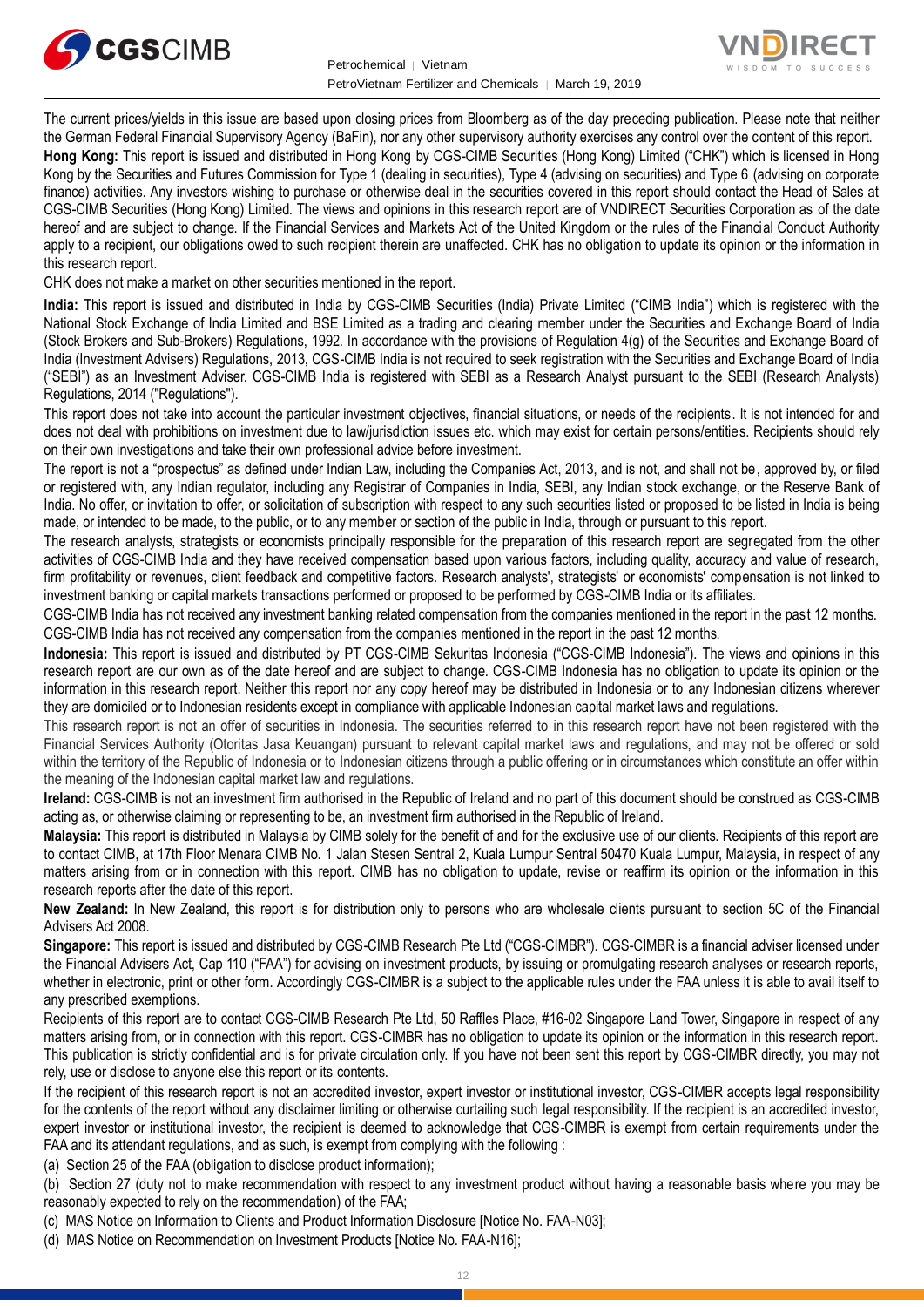



(e) Section 36 (obligation on disclosure of interest in securities), and

(f) any other laws, regulations, notices, directive, guidelines, circulars and practice notes which are relates to the above, to the extent permitted by applicable laws, as may be amended from time to time, and any other laws, regulations, notices, directive, guidelines, circulars, and practice notes as we may notify you from time to time. In addition, the recipient who is an accredited investor, expert investor or institutional investor acknowledges that a CGS-CIMBR is exempt from Section 27 of the FAA, the recipient will also not be able to file a civil claim against CGS-CIMBR for any loss or damage arising from the recipient's reliance on any recommendation made by CGS-CIMBR which would otherwise be a right that is available to the recipient under Section 27 of the FAA, the recipient will also not be able to file a civil claim against CGS-CIMBR for any loss or damage arising from the recipient's reliance on any recommendation made by CGS-CIMBR which would otherwise be a right that is available to the recipient under Section 27 of the FAA.

CGS-CIMBR, its affiliates and related corporations, their directors, associates, connected parties and/or employees may own or have positions in securities of the company(ies) covered in this research report or any securities related thereto and may from time to time add to or dispose of, or may be materially interested in, any such securities. Further, CGS-CIMBR, its affiliates and its related corporations do and seek to do business with the company(ies) covered in this research report and may from time to time act as market maker or have assumed an underwriting commitment in securities of such company(ies), may sell them to or buy them from customers on a principal basis and may also perform or seek to perform significant investment banking, advisory, underwriting or placement services for or relating to such company(ies) as well as solicit such investment, advisory or other services from any entity mentioned in this report.

As of March 19, 2019,, CGS-CIMBR does not have a proprietary position in the recommended securities in this report.

CGS-CIMBR does not make a market on the securities mentioned in the report.

**South Korea:** This report is issued and distributed in South Korea by CGS-CIMB Securities (Hong Kong) Limited, Korea Branch ("CGS-CIMB Korea") which is licensed as a cash equity broker, and regulated by the Financial Services Commission and Financial Supervisory Service of Korea. In South Korea, this report is for distribution only to professional investors under Article 9(5) of the Financial Investment Services and Capital Market Act of Korea ("FSCMA").

**Spain:** This document is a research report and it is addressed to institutional investors only. The research report is of a general nature and not personalised and does not constitute investment advice so, as the case may be, the recipient must seek proper advice before adopting any investment decision. This document does not constitute a public offering of securities.

CGS-CIMB is not registered with the Spanish Comision Nacional del Mercado de Valores to provide investment services.

**Sweden:** This report contains only marketing information and has not been approved by the Swedish Financial Supervisory Authority. The distribution of this report is not an offer to sell to any person in Sweden or a solicitation to any person in Sweden to buy any instruments described herein and may not be forwarded to the public in Sweden.

**Switzerland:** This report has not been prepared in accordance with the recognized self-regulatory minimal standards for research reports of banks issued by the Swiss Bankers' Association (Directives on the Independence of Financial Research).

**Thailand:** This report is issued and distributed by CGS-CIMB Securities (Thailand) Co. Ltd. ("CGS-CIMB Thailand") based upon sources believed to be reliable (but their accuracy, completeness or correctness is not guaranteed). The statements or expressions of opinion herein were arrived at after due and careful consideration for use as information for investment. Such opinions are subject to change without notice and CGS-CIMB Thailand has no obligation to update its opinion or the information in this research report.

CGS-CIMB Thailand may act or acts as Market Maker, and issuer and offerer of Derivative Warrants and Structured Note which may have the following securities as its underlying securities. Investors should carefully read and study the details of the derivative warrants in the prospectus before making investment decisions.

AAV, ADVANC, AMATA, ANAN, AOT, AP, BA, BANPU, BBL, BCH, BCP, BCPG, BDMS, BEAUTY, BEC, BEM, BJC, BH, BIG, BLA, BLAND, BPP, BTS, CBG, CENTEL, CHG, CK, CKP, COM7, CPALL, CPF, CPN, DELTA, DTAC, EA, EGCO, EPG, GFPT, GLOBAL, GLOW, GPSC, GUNKUL, HMPRO, INTUCH, IRPC, ITD, IVL, KBANK, KCE, KKP, KTB, KTC, LH, LHBANK, LPN, MAJOR, MALEE, MEGA, MINT, MONO, MTLS, PLANB, PSH, PTL, PTG, PTT, PTTEP, PTTGC, QH, RATCH, ROBINS, S, SAWAD, SCB, SCC, SCCC, SIRI, SPALI, SPRC, STEC, STPI, SUPER, TASCO, TCAP, THAI, THANI, THCOM, TISCO, TKN, TMB, TOP, TPIPL, TRUE, TTA, TU, TVO, UNIQ, VGI, WHA, WORK.

#### **Corporate Governance Report:**

The disclosure of the survey result of the Thai Institute of Directors Association ("IOD") regarding corporate governance is made pursuant to the policy of the Office of the Securities and Exchange Commission. The survey of the IOD is based on the information of a company listed on the Stock Exchange of Thailand and the Market for Alternative Investment disclosed to the public and able to be accessed by a general public investor. The result, therefore, is from the perspective of a third party. It is not an evaluation of operation and is not based on inside information.

The survey result is as of the date appearing in the Corporate Governance Report of Thai Listed Companies. As a result, the survey result may be changed after that date. CGS-CIMB Thailand does not confirm nor certify the accuracy of such survey result.

| <b>Score</b><br>Range: | ۵N<br>100<br>ĴU | 80<br>RΟ<br>v | 7٨<br>70<br>$\sim$ | 70 or<br>Belov | Resul<br>No.<br>Survey |
|------------------------|-----------------|---------------|--------------------|----------------|------------------------|
| Description:           | ∟xcellent       | Gooc<br>Verv  | Good               | N/A            |                        |

**United Arab Emirates:** The distributor of this report has not been approved or licensed by the UAE Central Bank or any other relevant licensing authorities or governmental agencies in the United Arab Emirates. This report is strictly private and confidential and has not been reviewed by, deposited or registered with UAE Central Bank or any other licensing authority or governmental agencies in the United Arab Emirates. This report is being issued outside the United Arab Emirates to a limited number of institutional investors and must not be provided to any person other than the original recipient and may not be reproduced or used for any other purpose. Further, the information contained in this report is not intended to lead to the sale of investments under any subscription agreement or the conclusion of any other contract of whatsoever nature within the territory of the United Arab Emirates.

**United Kingdom and European Economic Area (EEA):** In the United Kingdom and European Economic Area, this material is also being distributed by CGS-CIMB Securities (UK) Limited ("CGS-CIMB UK"). CGS-CIMB UK is authorized and regulated by the Financial Conduct Authority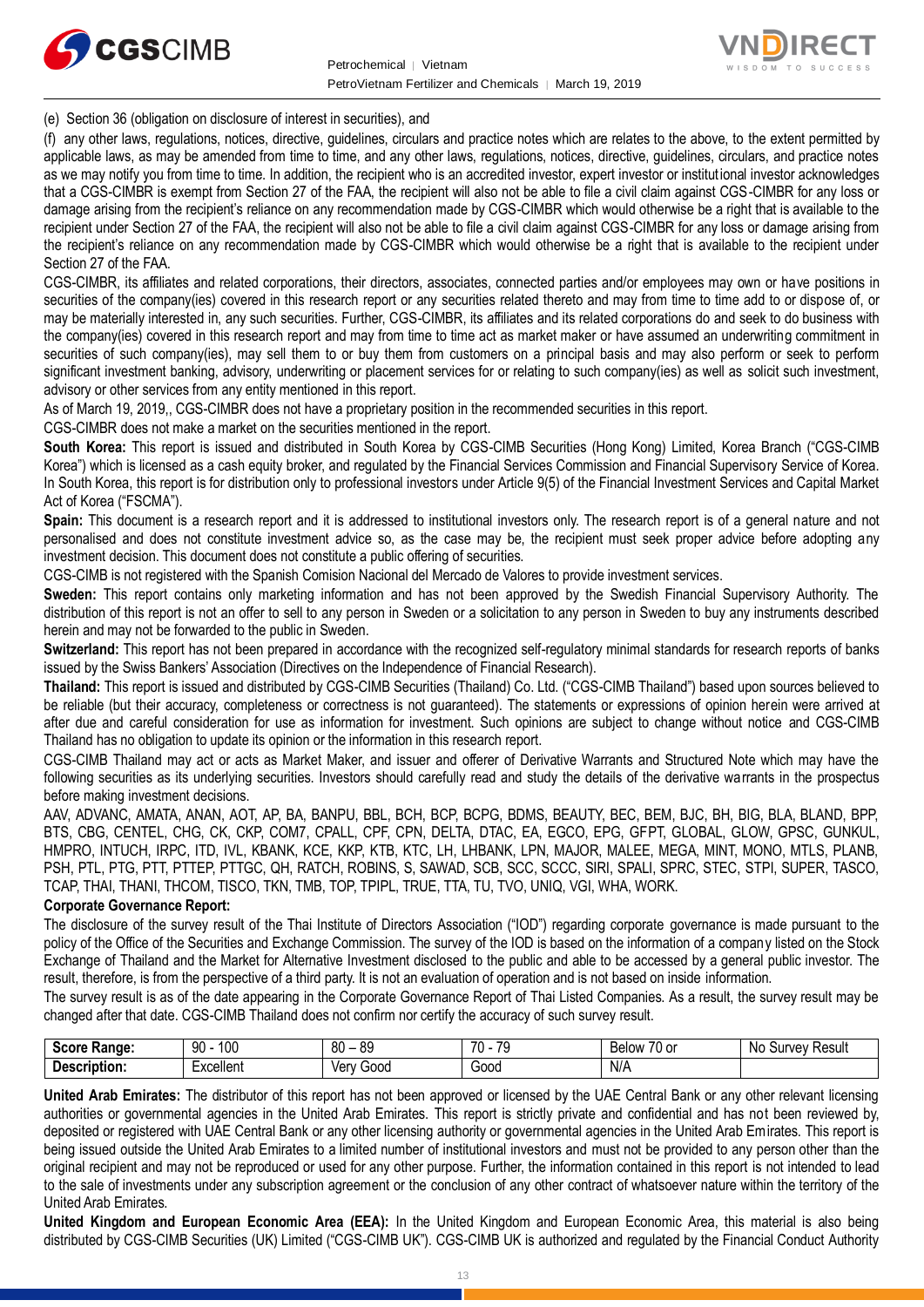



and its registered office is at 27 Knightsbridge, London, SW1X7YB. The material distributed by CGS-CIMB UK has been prepared in accordance with CGS-CIMB's policies for managing conflicts of interest arising as a result of publication and distribution of this material. This material is for distribution only to, and is solely directed at, selected persons on the basis that those persons: (a) are eligible counterparties and professional clients of CGS-CIMB UK; (b) have professional experience in matters relating to investments falling within Article 19(5) of the Financial Services and Markets Act 2000 (Financial Promotion) Order 2005 (as amended, the "Order"), (c) fall within Article 49(2)(a) to (d) ("high net worth companies, unincorporated associations etc") of the Order; (d) are outside the United Kingdom subject to relevant regulation in each jurisdiction, material(all such persons together being referred to as "relevant persons"). This material is directed only at relevant persons and must not be acted on or relied on by persons who are not relevant persons. Any investment or investment activity to which this material relates is available only to relevant persons and will be engaged in only with relevant persons.

Where this material is labelled as non-independent, it does not provide an impartial or objective assessment of the subject matter and does not constitute independent "research" (cannot remove research from here under the applicable rules of the Financial Conduct Authority in the UK. Consequently, any such non-independent material will not have been prepared in accordance with legal requirements designed to promote the independence of research (cannot remove research from here) and will not subject to any prohibition on dealing ahead of the dissemination of research. Any such non-independent material must be considered as a marketing communication.

**United States:** This research report is distributed in the United States of America by CGS-CIMB Securities (USA) Inc, a U.S. registered brokerdealer and a related company of CGS-CIMB Research Pte Ltd, PT CGS-CIMB Sekuritas Indonesia, CGS-CIMB Securities (Thailand) Co. Ltd, CGS-CIMB Securities (Hong Kong) Limited, CGS-CIMB Securities (India) Private Limited, and is distributed solely to persons who qualify as "U.S. Institutional Investors" as defined in Rule 15a-6 under the Securities and Exchange Act of 1934. This communication is only for Institutional Investors whose ordinary business activities involve investing in shares, bonds, and associated securities and/or derivative securities and who have professional experience in such investments. Any person who is not a U.S. Institutional Investor or Major Institutional Investor must not rely on this communication. The delivery of this research report to any person in the United States of America is not a recommendation to effect any transactions in the securities discussed herein, or an endorsement of any opinion expressed herein. CGS-CIMB Securities (USA) Inc, is a FINRA/SIPC member and takes responsibility for the content of this report. For further information or to place an order in any of the abovementioned securities please contact a registered representative of CGS-CIMB Securities (USA) Inc.

CGS-CIMB Securities (USA) Inc. does not make a market on other securities mentioned in the report.

CGS-CIMB Securities (USA) Inc. has not managed or co-managed a public offering of any of the securities mentioned in the past 12 months.

CGS-CIMB Securities (USA) Inc. has not received compensation for investment banking services from any of the company mentioned in the past 12 months.

CGS-CIMB Securities (USA) Inc. neither expects to receive nor intends to seek compensation for investment banking services from any of the company mentioned within the next 3 months.

**Other jurisdictions:** In any other jurisdictions, except if otherwise restricted by laws or regulations, this report is only for distribution to professional, institutional or sophisticated investors as defined in the laws and regulations of such jurisdictions. being the purisdictions: In any other jurisdictions, except if otherwise restricted by laws<br>stitutional or sophisticated investors as defined in the laws and regulations of such j<br>Distribution of stock ratings and investme

**PetroVietnam Fertilizer and Chemicals (DPM VN)**

| <b>Other jurisdictions:</b> In any other jurisdictions, except if otherwise restricted by laws or regulations, this report is only for distribution to<br>institutional or sophisticated investors as defined in the laws and regulations of such jurisdictions. |                         |                                |  |  |
|------------------------------------------------------------------------------------------------------------------------------------------------------------------------------------------------------------------------------------------------------------------|-------------------------|--------------------------------|--|--|
| Distribution of stock ratings and investment banking clients for quarter ended on 31 December 2018                                                                                                                                                               |                         |                                |  |  |
| 758 companies under coverage for quarter ended on 31 December 2018                                                                                                                                                                                               |                         |                                |  |  |
|                                                                                                                                                                                                                                                                  | Rating Distribution (%) | Investment Banking clients (%) |  |  |
| Add                                                                                                                                                                                                                                                              | 61.2%                   | 4.2%                           |  |  |
| Hold                                                                                                                                                                                                                                                             | 25.1%                   | $2.1\%$                        |  |  |
| Reduce                                                                                                                                                                                                                                                           | 13.7%                   | $0.4\%$                        |  |  |
|                                                                                                                                                                                                                                                                  |                         |                                |  |  |

**Spitzer Chart for stock being researched ( 2 year data )** 

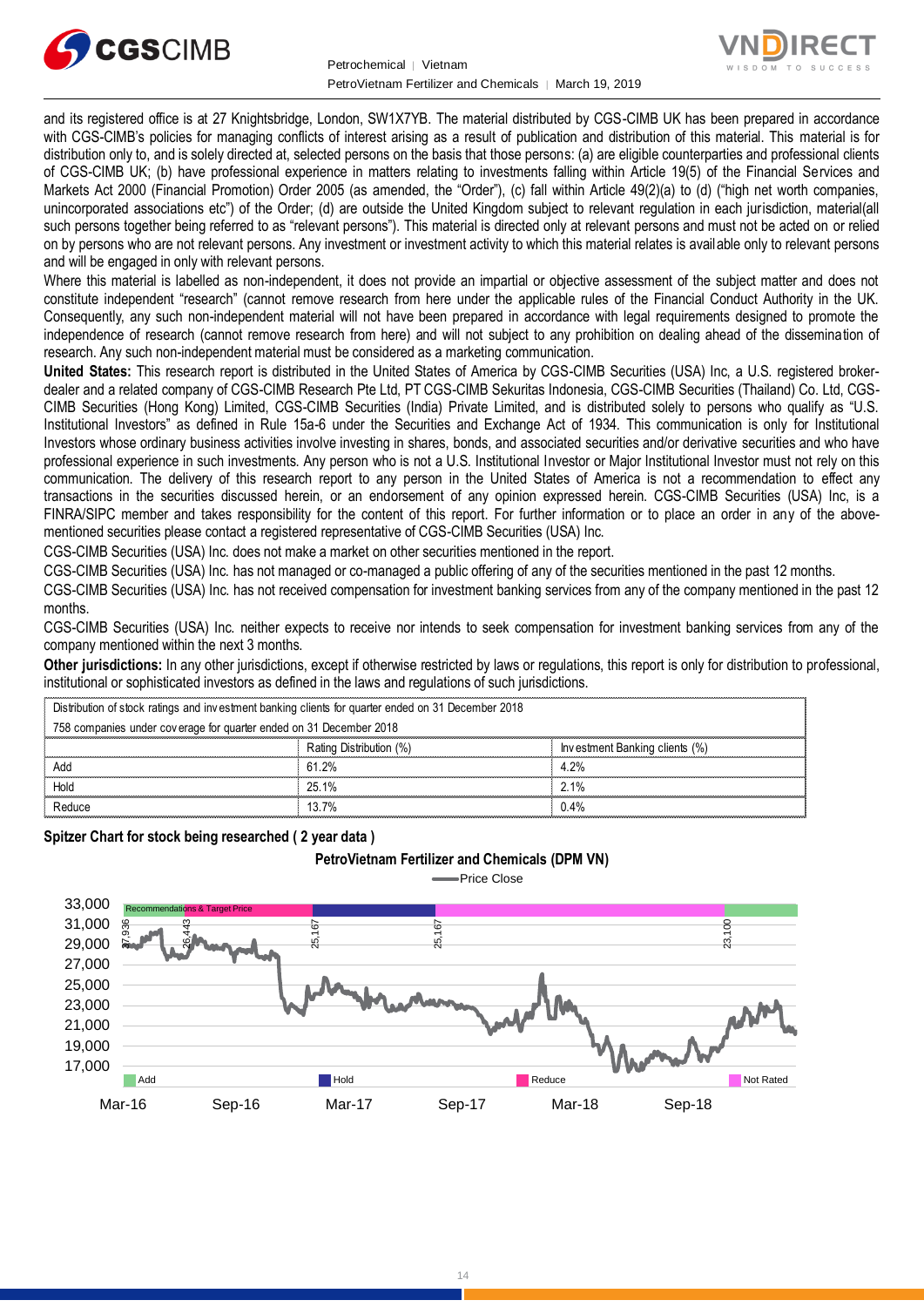



#### **Corporate Governance Report of Thai Listed Companies (CGR). CG Rating by the Thai Institute of Directors Association (Thai IOD) in 2018, Anti-Corruption 2018**

**ADVANC** – Excellent, Certified, **AEONTS** – Good, n/a, **AH** – Very Good, n/a, **AMATA** – Excellent, Declared, **ANAN** – Excellent, Declared, **AOT** – Excellent, Declared, **AP** – Excellent, Certified, **ASP** – Very Good, Certified, **BANPU** – Excellent, Certified, **BAY** – Excellent, Certified, **BBL** – Very Good, Certified, **BCH** – Good, Certified, **BCP** - Excellent, Certified, **BCPG** – Excellent, Certified, **BEM** – Very Good, n/a, **BDMS** – Very Good, n/a, **BEAUTY** – Good, n/a, **BEC** – Very Good, n/a, , **BGRIM** – Very Good, Declared, **BH** - Good, n/a, **BJC** – Very Good, Declared, **BJCHI** – Very Good, Certified, **BPP** – Very Good, Declared, **BR** - Good, Declared, **BTS** - Excellent, Certified, **CBG** – Very Good, n/a, **CCET** – Good, n/a, **CENTEL** – Very Good, Certified, **CHG** – Very Good, Declared, **CK** – Excellent, n/a, **COL** – Excellent, Declared, **CPALL** – Very Good, Certified, **CPF** – Excellent, Certified, **CPN** - Excellent, Certified, **DELTA** - Excellent, n/a, **DEMCO** – Excellent, Certified, **DDD** – Very Good, Declared, **DIF** – not available, n/a, **DTAC** – Excellent, Certified, **EA** – Excellent, n/a, **ECL** – Very Good, Certified, **EGCO** - Excellent, Certified, **EPG** – Very Good, n/a, **ERW** – Very Good, n/a, **GFPT** - Excellent, Certified, **GGC** – Excellent, Certified, **GLOBAL** – Very Good, n/a, **GLOW** – Very Good, Certified, **GPSC** – Excellent, Certified, **GULF** – Very Good, n/a, **GUNKUL** – Excellent, Certified, **HANA** - Excellent, Certified, **HMPRO** - Excellent, Certified, **HREIT** - Excellent, Certified **ICHI** – Excellent, Declared, **HUMAN** – not available, n/a, **III** – Good, n/a, **INTUCH** - Excellent, Certified, **IRPC** – Excellent, Certified, **ITD**\* – Very Good, n/a, **IVL** - Excellent, Certified, **JASIF** – not available, n/a, **KBANK** - Excellent, Certified, **KCE** - Excellent, Certified, **KKP** – Excellent, Certified, **KSL** – Excellent, Certified, **KTB** - Excellent, Certified, **KTC** – Excellent, Certified, **LH** - Very Good, n/a, **LPN** – Excellent, Certified, **M** – Very Good, Certified, **MACO** – Very Good, n/a, **MAJOR** – Very Good, n/a, **MAKRO** – Excellent, Declared, **MALEE** – Very Good, Certified, **MC** – Very Good, Certified, **MCOT** – Excellent, Certified, **MEGA** – Very Good, n/a, **MINT** - Excellent, Certified, **MTC** – Excellent, Declared, **NETBAY** – Good, n/a, **PLANB** – Excellent, Declared, **PLAT** – Very Good, Certified, **PSH** – Excellent, Certified, **PSTC** – Good, Certified, **PTT** - Excellent, Certified, **PTTEP** - Excellent, Certified, **PTTGC** - Excellent, Certified, **QH** – Excellent, Certified, **RATCH** – Excellent, Certified, **ROBINS** – Excellent, Certified, **RS** – Very Good, n/a, **RSP** – not available, n/a, **SAMART** - Excellent, n/a, **SAPPE** – Very Good, Declared, **SAT** – Excellent, Certified, **SAWAD** – Very Good, n/a, **SC** – Excellent, Declared, **SCB** - Excellent, Certified, **SCC** – Excellent, Certified, **SCN** – Very Good, Certified, **SF** – Good, n/a, **SIRI** – Very Good, Certified, **SPA** - Good, n/a, **SPALI** - Excellent, n/a, **SPRC** – Excellent, Certified, **STA** – Very Good, Certified, **STEC** – Excellent, n/a, **SVI** – Excellent, Certified, **SYNEX** – Very Good, Declared, **TASCO** – Excellent, Certified, **TCAP** – Excellent, Certified, **TIPCO** – Very Good, Certified, **TISCO** - Excellent, Certified, **TKN** – Very Good, Declared, **TMB** - Excellent, Certified, **TNR** – Very Good, Declared, **TOP** - Excellent, Certified, **TPCH** – Good, n/a, **TPIPP** – Good, n/a, **TRUE** – Excellent, Certified, **TU** – Excellent, Certified, **TVO** – Very Good, Declared, **UNIQ** – Good, n/a, **VGI** – Excellent, Certified, **WHA** – Excellent, Certified, **WHART** – not available, n/a, **WORK** – Good, n/a.

**Companies participating in Thailand's Private Sector Collective Action Coalition Against Corruption programme (Thai CAC) under Thai Institute of Directors (as of August 31, 2018) are categorized into:**

- Companies that have declared their intention to join CAC, and

- Companies certified by CAC

\* The company, its director or management had been reportedly accused for breaching proper corporate governance such as violation of the SEC's regulations or charged with corruption.

| <b>RECOMMENDATION FRAMEWORK</b>                                                                                                                                                                                                                                   |                                                                                                                                 |  |  |
|-------------------------------------------------------------------------------------------------------------------------------------------------------------------------------------------------------------------------------------------------------------------|---------------------------------------------------------------------------------------------------------------------------------|--|--|
| <b>Stock Ratings</b>                                                                                                                                                                                                                                              | Definition:                                                                                                                     |  |  |
| Add                                                                                                                                                                                                                                                               | The stock's total return is expected to reach 15% or higher over the next 12 months.                                            |  |  |
| Hold                                                                                                                                                                                                                                                              | The stock's total return is expected to be between negative 10% and positive 15% over the next 12 months.                       |  |  |
| Reduce                                                                                                                                                                                                                                                            | The stock's total return is expected to fall below negative 10% over the next 12 months.                                        |  |  |
| The total expected return of a stock is defined as the sum of the:(i) percentage difference between the target price and the current price and (ii)<br>the forward net dividend yields of the stock. Stock price targets have an investment horizon of 12 months. |                                                                                                                                 |  |  |
| <b>Sector Ratings</b>                                                                                                                                                                                                                                             | Definition:                                                                                                                     |  |  |
| Overweight                                                                                                                                                                                                                                                        | An Overweight rating means stocks in the sector have, on a market cap-weighted basis, a positive absolute<br>recommendation.    |  |  |
| Neutral                                                                                                                                                                                                                                                           | A Neutral rating means stocks in the sector have, on a market cap-weighted basis, a neutral absolute recommendation.            |  |  |
| Underweight                                                                                                                                                                                                                                                       | An Underweight rating means stocks in the sector have, on a market cap-weighted basis, a negative absolute<br>recommendation.   |  |  |
| <b>Country Ratings</b>                                                                                                                                                                                                                                            | Definition:                                                                                                                     |  |  |
| Overweight                                                                                                                                                                                                                                                        | An Overweight rating means investors should be positioned with an above-market weight in this country relative to<br>benchmark. |  |  |
| Neutral                                                                                                                                                                                                                                                           | A Neutral rating means investors should be positioned with a neutral weight in this country relative to benchmark.              |  |  |
| Underweight                                                                                                                                                                                                                                                       | An Underweight rating means investors should be positioned with a below-market weight in this country relative to<br>benchmark. |  |  |

## **Hien Tran Khanh – Associate Director**

Email[: hien.trankhanh@vndirect.com.vn](mailto:hien.trankhanh@vndirect.com.vn)

**Mai PHAM – Analyst** Email[: mai.phamle@vndirect.com.vn](mailto:mai.phamle@vndirect.com.vn)